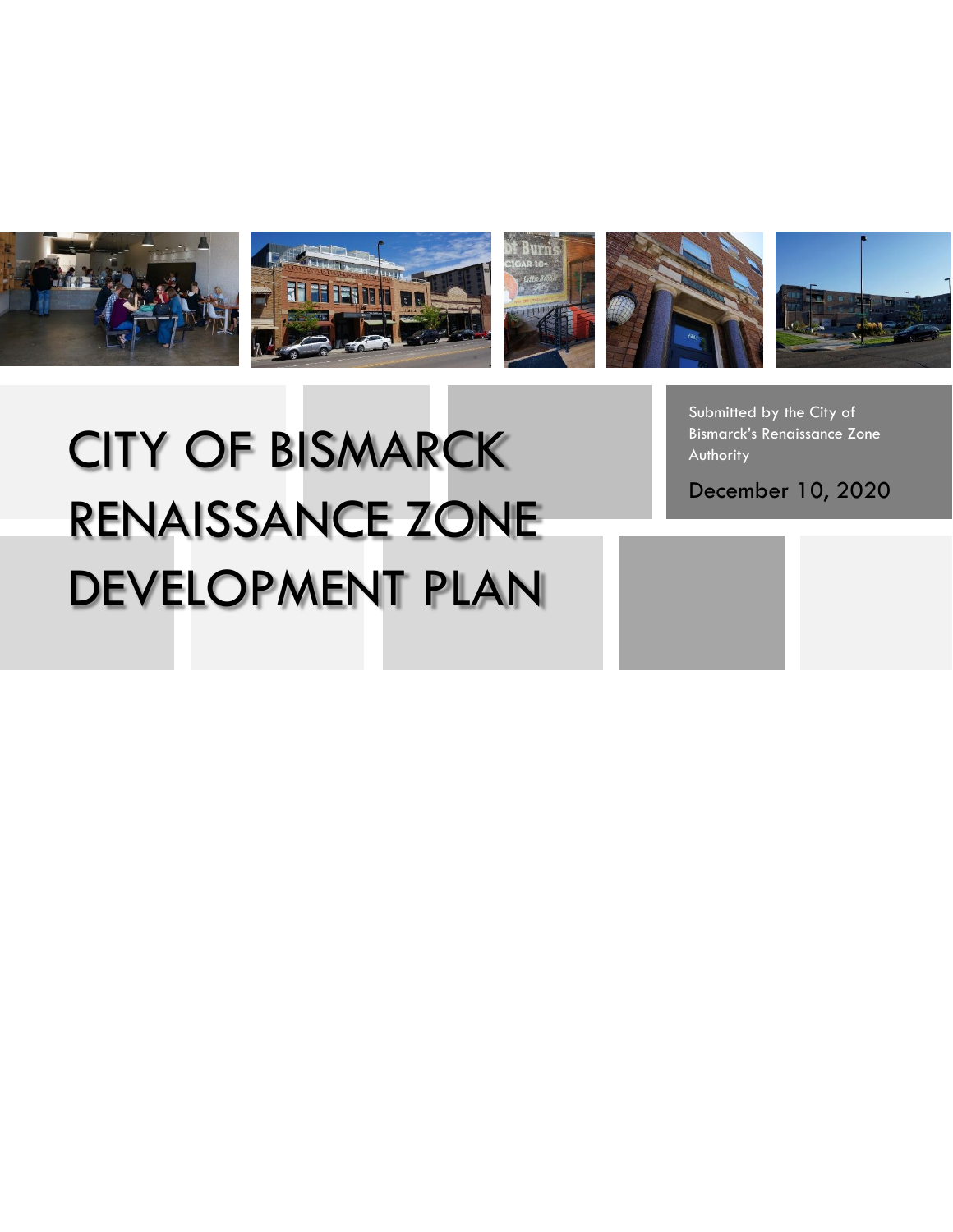# City of Bismarck Renaissance Zone Development Plan

# Revision History

| <b>Revision Type</b>         | <b>Date of City Commission Approval</b> |
|------------------------------|-----------------------------------------|
| <b>Original Document</b>     | November 22, 2000                       |
| Revisions                    | March 30, 2001                          |
| Revisions                    | November 13, 2003                       |
| Revisions                    | September 28, 2004                      |
| Revisions                    | April 10, 2007                          |
| Major Revisions              | June 12, 2012                           |
| <b>Boundary Modification</b> | June 1, 2013                            |
| 5-Year Extension Request     | April 20, 2016                          |
| 5-Year Extension Request     | July 11, 2017                           |
| <b>Revisions</b>             | August 14, 2018                         |
| <b>Boundary Modification</b> | May 28, 2019                            |
| Revisions                    | November 26, 2019                       |
| Revisions                    | December 22, 2020                       |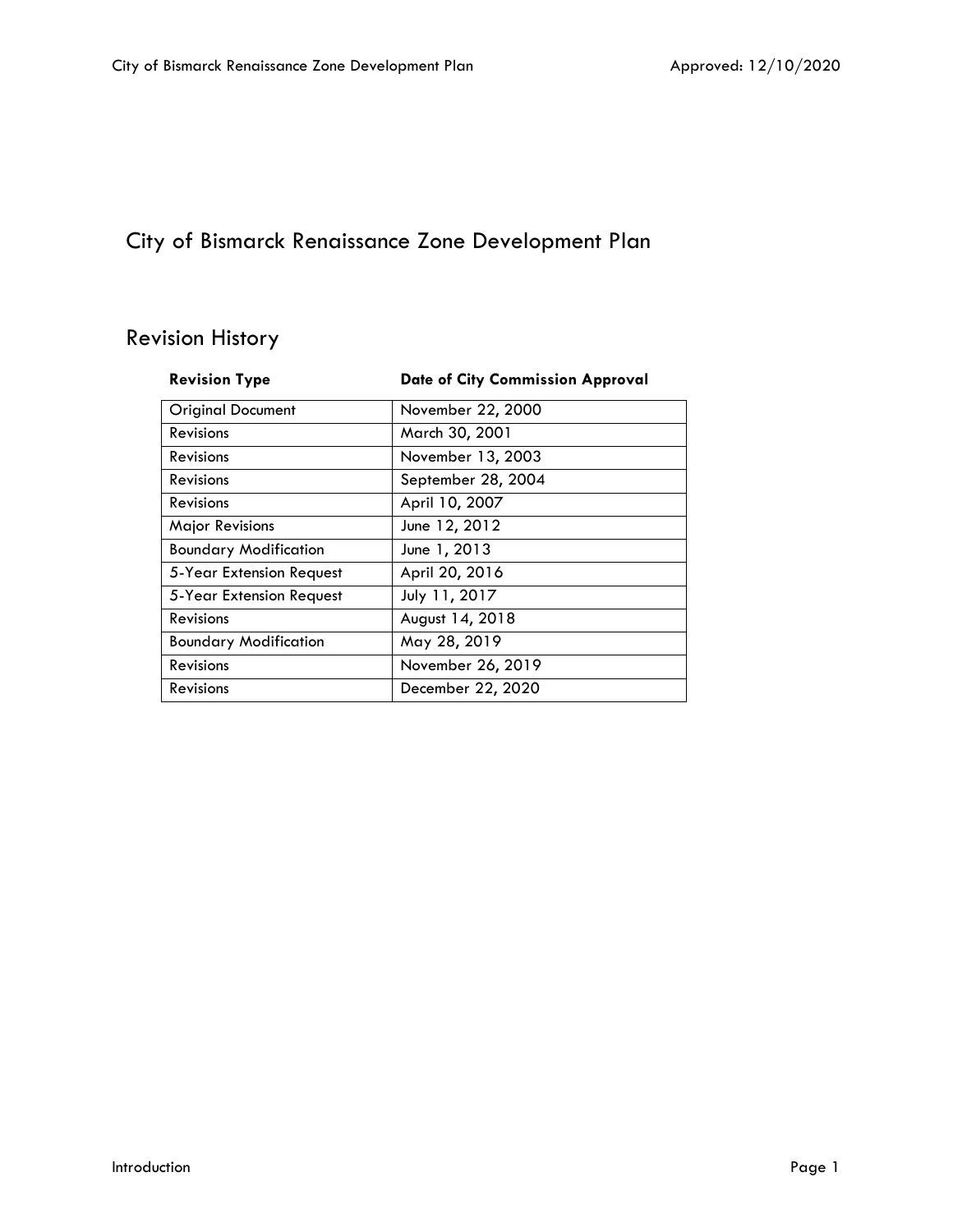# **Contents**

| А. |  |  |
|----|--|--|
| В. |  |  |
| 1. |  |  |
| 2. |  |  |
| 3. |  |  |
| 4. |  |  |
| 5. |  |  |
| C. |  |  |
| 1. |  |  |
| 2. |  |  |
| 3. |  |  |
| 4. |  |  |
| D. |  |  |
| 1. |  |  |
| 2. |  |  |
| 3. |  |  |
| 4. |  |  |
| 5. |  |  |
| Е. |  |  |

# Appendices

- Appendix A: Memorandum of Agreement between City and State for Continuation of Program
- Appendix B: Map of Renaissance Zone Boundaries
- Appendix C: Description of Properties
- Appendix D: Renaissance Zone Needs Assessments (2016)
- Appendix E: Renaissance Zone Program Return on Investment Evaluation (2020)
- Appendix F: Bylaws for the Renaissance Zone Authority
- Appendix G: Evidence of Community Support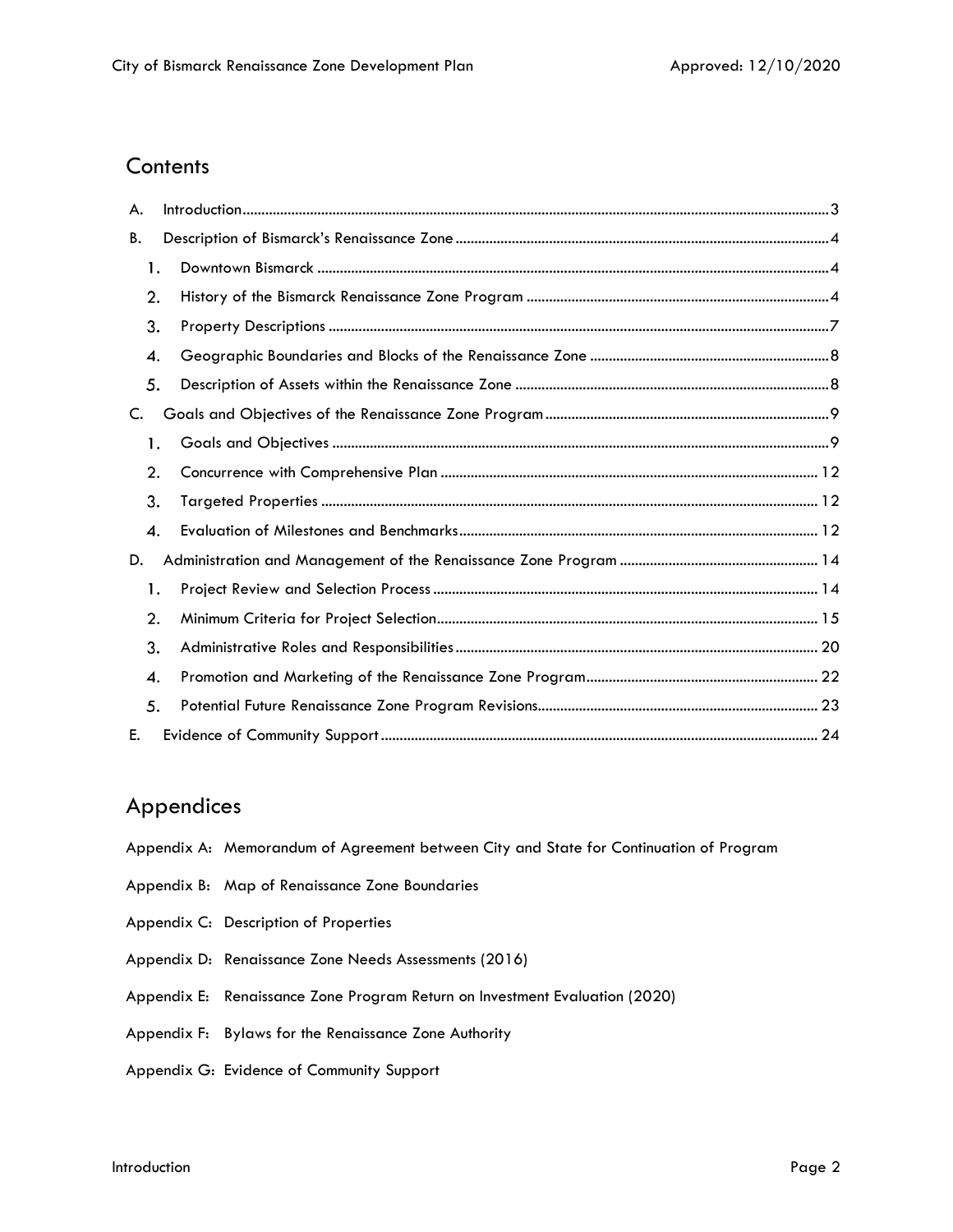# <span id="page-3-0"></span>**A. Introduction**

This Development Plan for the Bismarck Renaissance Zone is adopted pursuant to Chapter 40-63 of the North Dakota Century Code for the purpose of governing the City's Renaissance Zone program. This Plan establishes the current Renaissance Zone boundary, provides a description of the physical assets within the Renaissance Zone, sets goals and objectives for the program, outlines project types and criteria for approval, describes activities for management, promotion, and development of the program, and provides evidence of community support for Bismarck's Renaissance Zone program.

This Development Plan was originally adopted by the Bismarck Board of City Commissioners on November 22, 2000 and approved by the North Dakota Department of Commerce – Division of Community Services in May of 2001. The plan has been amended on a number of occasions to revise program guidelines, adjust the boundary of the Renaissance Zone, and authorize an extension of the program in accordance with state law. A Memorandum of Agreement between the City and State for the continuation of the Bismarck Renaissance Program through July 31, 2022 is included as Attachment A.

The Renaissance Zone program provides tax exemptions and credits to both residents and businesses for revitalization and redevelopment activities within the Renaissance Zone boundaries. The Renaissance Zone is both a local and statewide program that provides both property tax and income tax incentives to property and business owners who invest in qualified projects.

This plan has been submitted by the Renaissance Zone Authority and approved by the Bismarck Board of City Commissioners:

#### **Bismarck Renaissance Zone Authority Bismarck Board of City Commissioners**

Jim Christianson, Chair Steve Bakken, Mayor Todd Van Orman, Vice Chair Nancy Guy Greg Zenker, City Commissioner Steve Marquardt Joe Fink, Member Mark Splonskowski Dustin Gawrylow, Member Greg Zenker George Keiser, Member Curt Walth, Member Bruce Whittey, Technical Advisor Steph Smith, Technical Advisor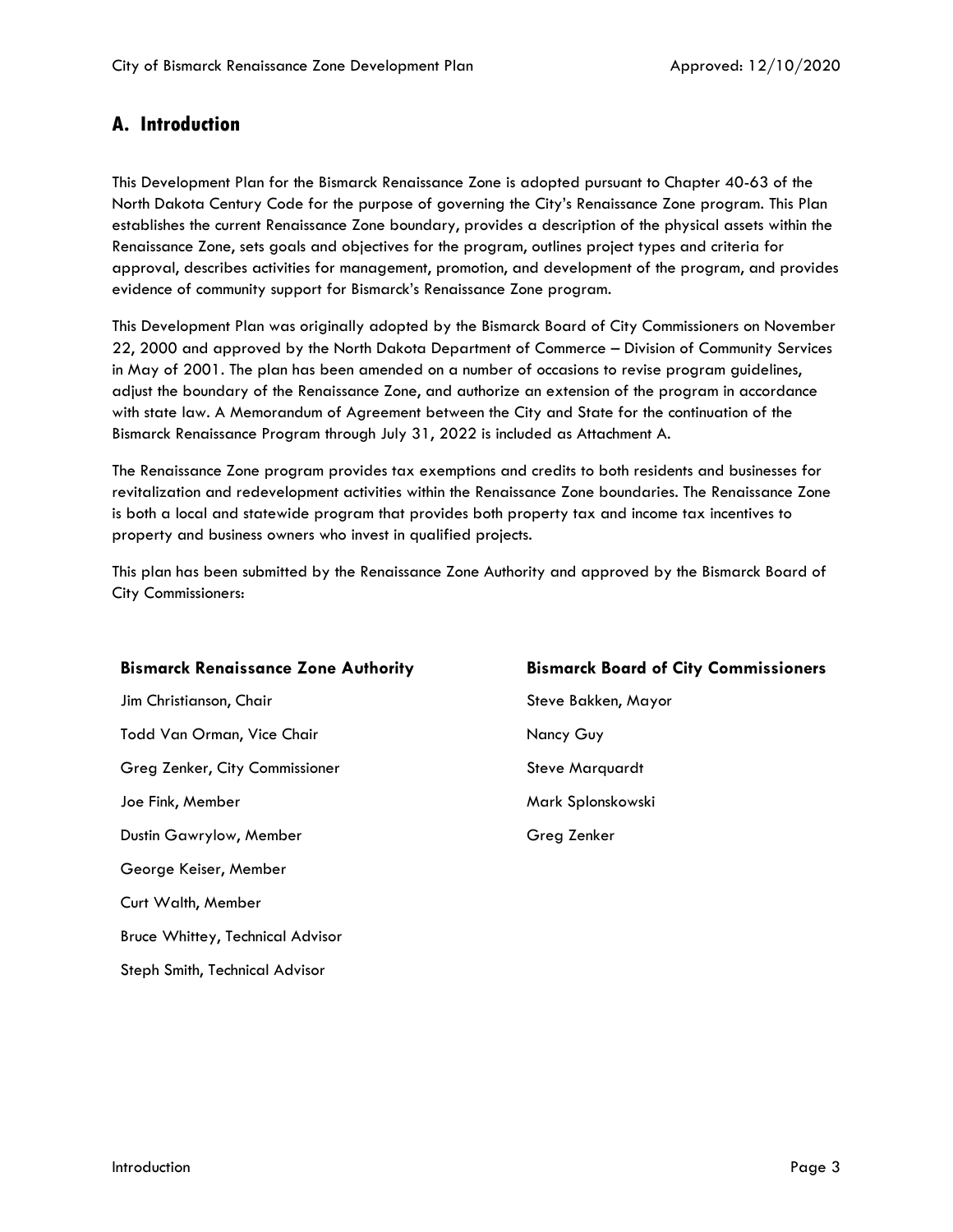# <span id="page-4-0"></span>**B. Description of Bismarck's Renaissance Zone**

#### <span id="page-4-1"></span>**Downtown Bismarck**

Bismarck's downtown area is located in the center of the community and within one-half mile of the State Capitol to the north and Kirkwood Mall (a regional shopping center) to the south. The downtown is well connected by roads, with Washington Street, 7<sup>th</sup> Street, and 9<sup>th</sup> Street serving as the main north-south routes linking downtown with Interstate 94 and the Bismarck Municipal Airport. Rosser Avenue, Main Avenue, Broadway Avenue and Front Avenue serve as the main eastwest routes linking downtown to the Dakota Zoo and recreation areas along the Missouri River.

The downtown also hosts many important civic institutions, including the federal and county courthouses, the City and County Office Building, The Bismarck Veterans Memorial Library, the Camp Hancock State Historic Site, as well as the City-owned Event Center and Belle Mehus Auditorium. Although not directly within the downtown or Renaissance Zone, the major medical providers for the region are adjacent to the downtown to the east.

While Bismarck has been fortunate in the fact that its downtown has not had the level of deterioration that many downtowns have seen over the years, the City of Bismarck recognizes that its involvement is needed to ensure the continued viability of the downtown. Starting with the development of the Central Business District Plan in 1993 and continuing through the 2013 Downtown Bismarck Subarea Plan, a variety of projects and programs have worked together to stimulate new development in the downtown area and maintain the vitality of the heart of the community. Particularly since the establishment of the Renaissance Zone in 2001, the City has seen a significant investment in the core of the community and this investment is expected to continue with on-going participation in the program.

The City of Bismarck utilizes two distinct zoning districts within the downtown area, the  $DC -$ Downtown Core District and DF – Downtown Fringe District. Many, but not all, of the properties within the Renaissance Zone are located within these districts. The purpose of the downtown zoning districts is to preserve and enhance the mixed-use, pedestrian-oriented nature of the City's downtown area. The two zoning districts allow a wide range of mutually supportive uses in order to enhance downtown Bismarck's role as a commercial, cultural, governmental, health/medical, entertainment and residential center. The districts also facilitate the creation of a strong and distinctive sense of place through the inclusion of open space and public plazas.

All development within these downtown zoning districts is subject to a design review process, which is currently under the purview of the Renaissance Zone Authority. The use of the 2015 Downtown Design Guidelines helps to maintain the historical integrity, enhance the quality of design, and preserve the human-scale development of downtown Bismarck.

#### <span id="page-4-2"></span>**History of the Bismarck Renaissance Zone Program**

The Bismarck Renaissance Zone has been in effect for over fifteen years, and several noteworthy changes and events have occurred since the inception of the program.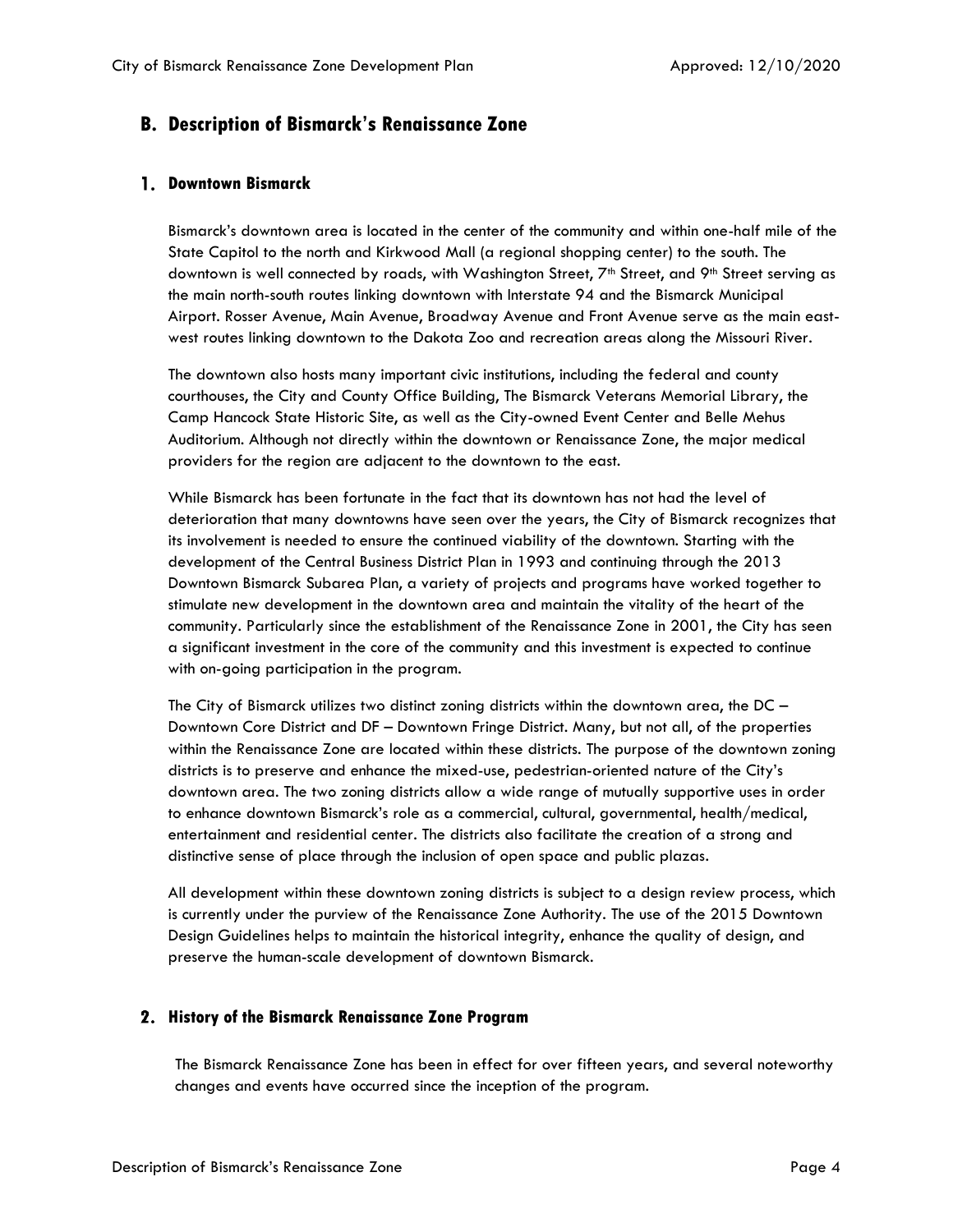#### **a. Origins of the Renaissance Zone Program**

In February 2000, the Bismarck Board City Commissioners created a Renaissance Zone Advisory Committee to consider the establishment of a Renaissance Zone in Bismarck. Over the course of eight months, the Committee held meetings to identify an area that would most benefit from being included in the Zone. Initially, the Committee examined an area extending from 26<sup>th</sup> Street on the east to the western corporate limits, including several blocks north and south of Main Avenue. After further discussion, an inventory of properties and a survey of property owners, the Committee concluded that the Zone should be located in the downtown area. As in most communities, Bismarck's downtown area has been impacted by commercial development on the periphery of the city. While property values in the downtown area had remained relatively steady, the number of vacant buildings was on the rise.

The program formally began with the approval by the North Dakota Department of Commerce – Division of Community Services in May of 2001. The first projects received hearings and were selected by the Renaissance Zone Authority and the City Commission approximately one year later. The effects of the Renaissance Zone program, in terms of rising property values, started to occur by 2004, shortly after the first projects were completed and in place.



*Figure 1: Completed Projects by Type and by Year*



*Figure 2: Total Assessed Property Value in Renaissance Zone (2019 boundary)*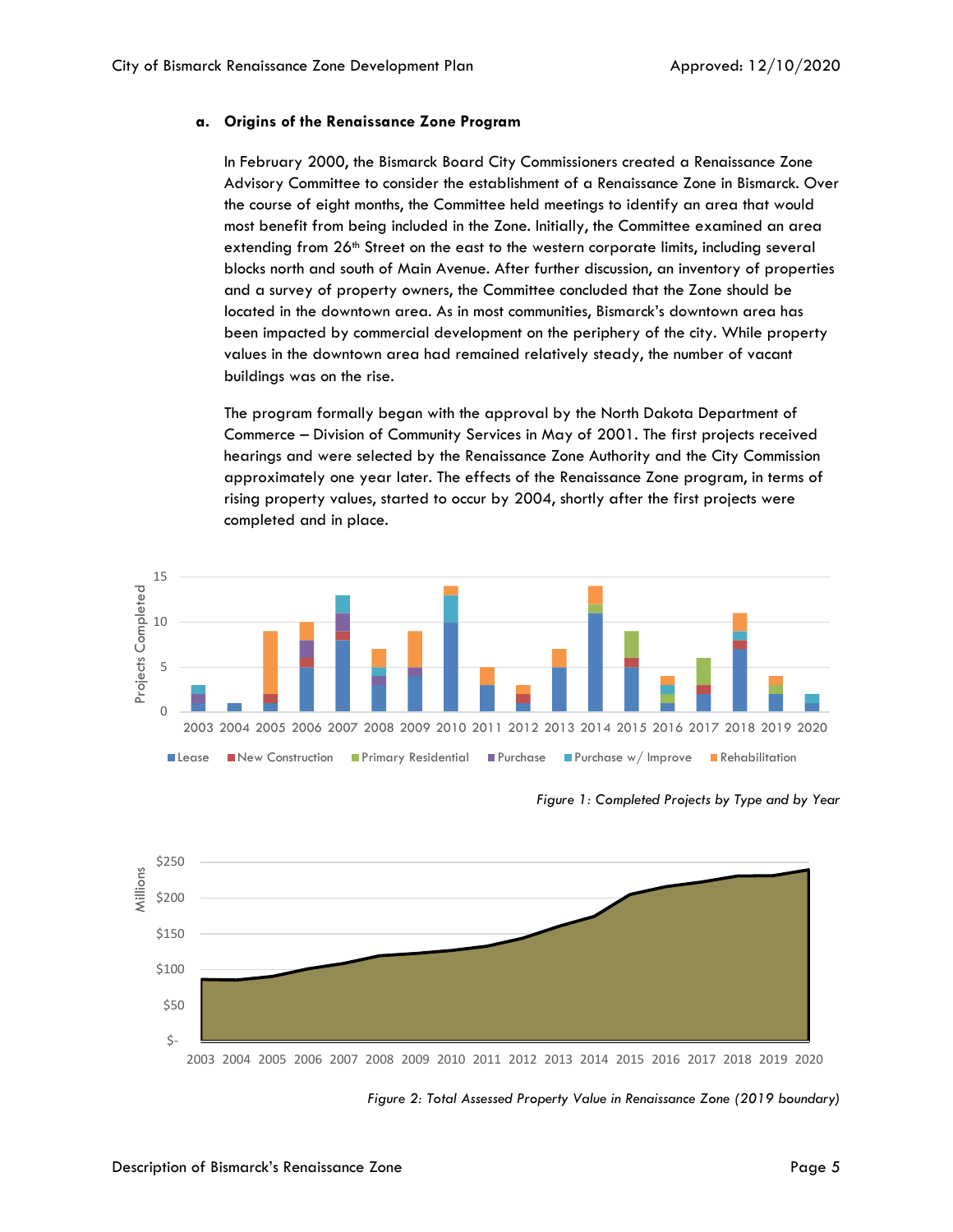#### **b. Modifications to the Renaissance Zone Boundaries**

The boundaries of the Renaissance Zone have changed on a number of occasions. The original Renaissance Zone from 2001 encompassed 21½ blocks in the downtown area of the community. The Renaissance Zone was expanded by 11 blocks in November 2003 and by another three blocks in February 2008.

During the 2009 state legislative assembly, communities were allowed to remove blocks that had been determined "complete" or "non-progressing" and relocate the block elsewhere within the contiguous boundary. In June 2013 the boundary of the Renaissance Zone was modified to remove four blocks that were deemed complete and to include four new blocks of property. Each modification was made in accordance with Chapter 40-63 of the North Dakota Century Code.

The 2015 Legislature passed a bill to allow communities to increase the maximum number of blocks contained in the Renaissance Zone. After outreach and consideration, the Renaissance Zone Authority determined the additional blocks allowed by this change to the enabling legislation would not be implemented at that time. The Renaissance Zone Authority added 1 additional block in 2017 between Main Avenue and the railroad tracks and west of North 1st Street. This area is a portion of a city block that is within the DC – Downtown Core zoning district but was omitted from the Zone in the initial Development Plan.

After engaging in outreach with property owners, including interest letters, an open house, and a public hearing, eight additional blocks were added in 2019. One block was deemed completed.



*Figure 1: Modifications of Boundary. Year added in black; Year completed in red*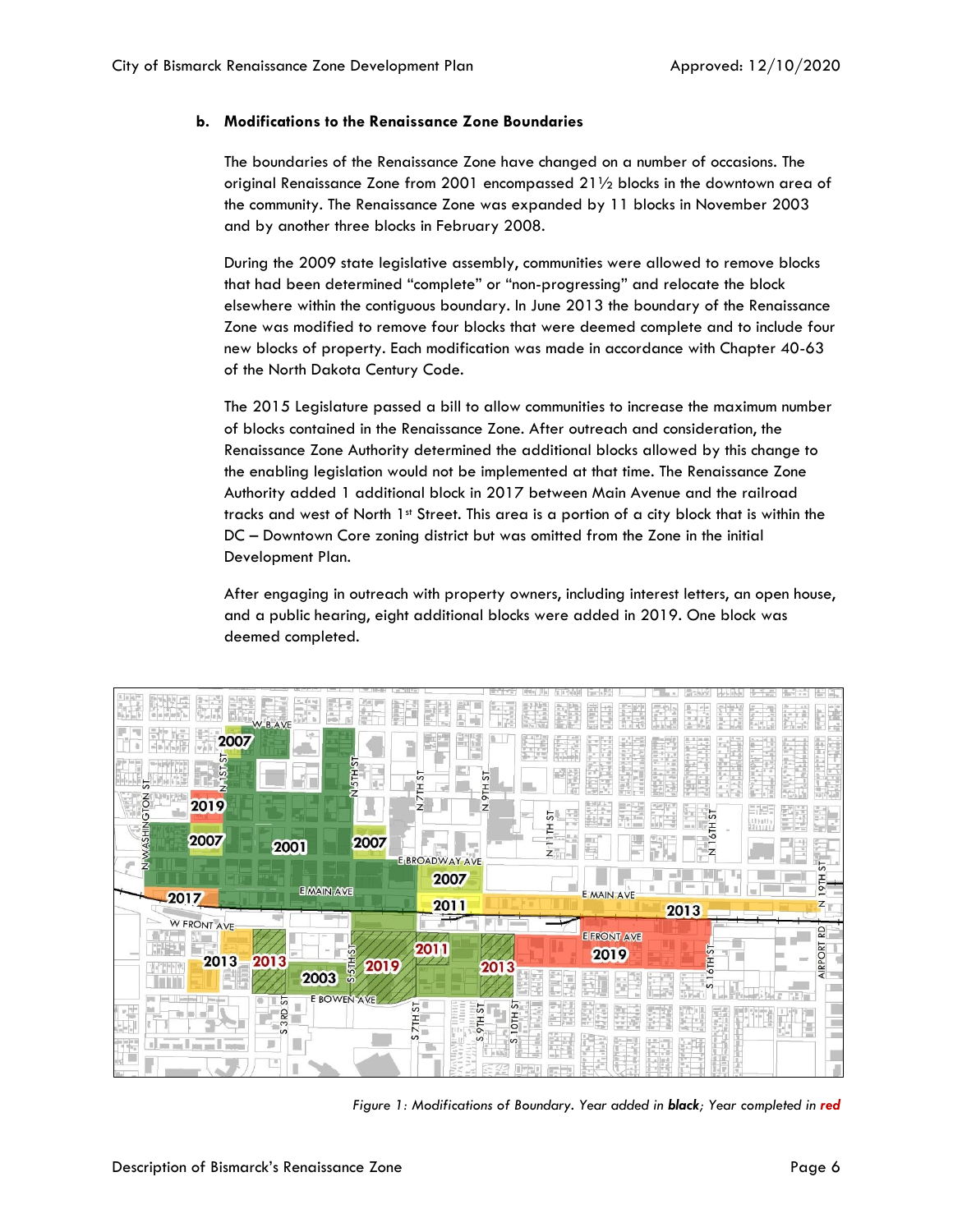#### **c. Extension of the Renaissance Zone Program**

In 2017, the City of Bismarck and the North Dakota Division of Community Services entered into a Memorandum of Agreement to extend the Renaissance Zone program for five additional years. The evidence of community support detailed in Section E was obtained as a requirement for approval of this extension. The program is authorized to continue until August 1, 2022, subject to any future changes initiated by either the City Board of City Commissioners or the State legislature.

Between 2007 and 2017, The City of Bismarck operated a CORE Incentive Grant Program to encourage investment in properties in an area that overlapped with the Renaissance Zone, although guidelines prevented applicants from utilizing both incentives simultaneously. This program was funded by a Tax Increment Financing District, which was eliminated, along with the CORE program, by the Bismarck Board of City Commissioners in July of 2017.



*Figure 2: Completed and Approved Renaissance Zone Projects*

### <span id="page-7-0"></span>**Property Descriptions**

Descriptions of properties/structures on each block in the Renaissance Zone, along with the present uses and conditions, is attached as Appendix C. The Renaissance Zone includes both commercial and residential properties.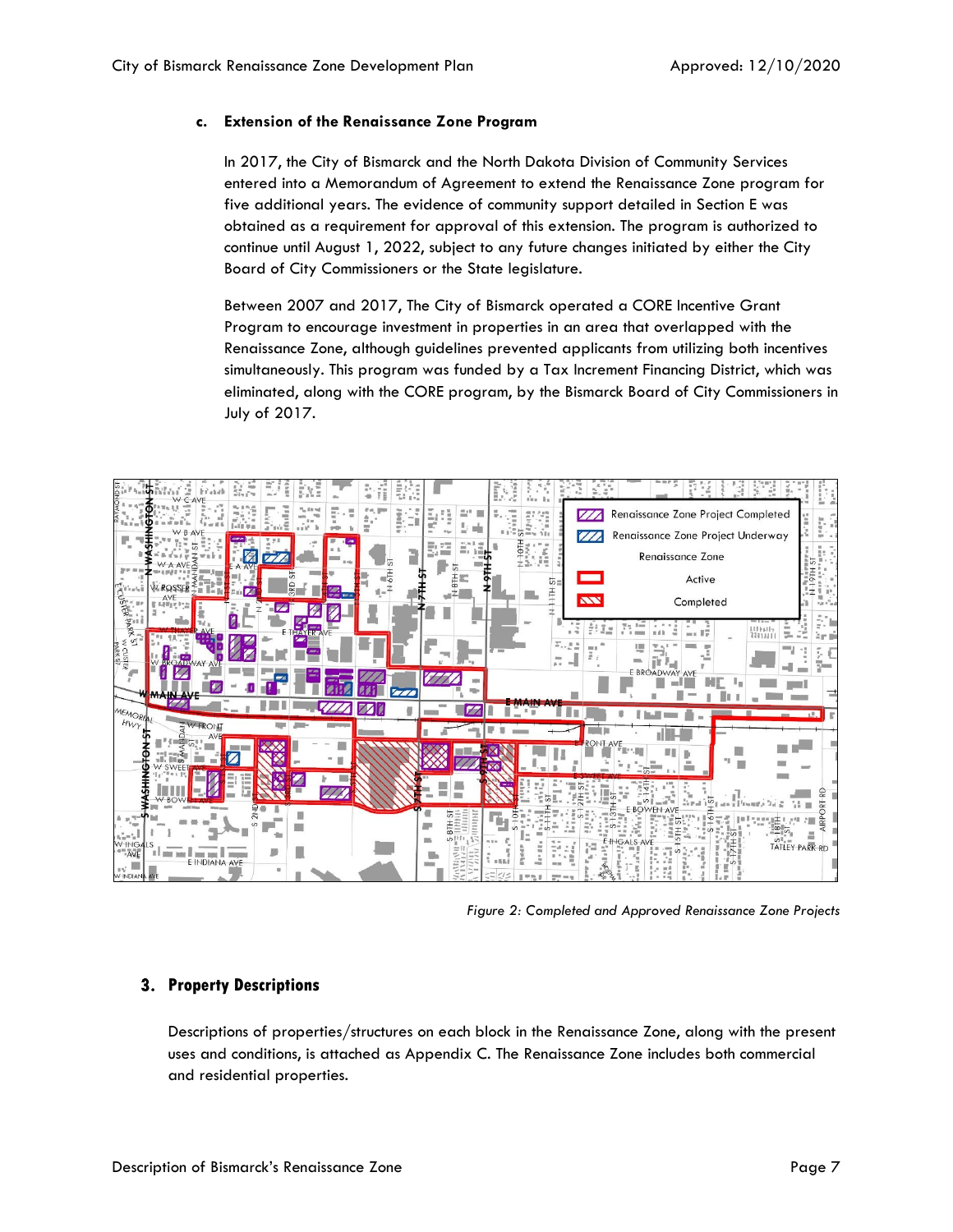#### <span id="page-8-0"></span>**Geographic Boundaries and Blocks of the Renaissance Zone**

The current Renaissance Zone map has been attached as Appendix B. The current boundaries are legally described as:

- Blocks 13, 15, 16, 21, and 24, Northern Pacific Addition
- Blocks 2, 4, 6, 8, 10, 12, 13, 16, 19, 28, 30, 37, 40, 42, 44, 46, 48, 49, 50, 51, 52, 54, 56, 58, 59, 60, 62, 64, 65, 66, 67, 68, 73, 75, 84, 104, 106, 108, 110, 112, 116, and 122, Original Plat
- Blocks 17-20, Sturgis Addition
- Blocks 29, 31, and 33, Williams Survey Addition
- Tracts along the south side of Main Avenue between South 9<sup>th</sup> Street and Airport Road in Williams Survey, Sturgis Addition and Governor Pierce Addition
- Tracts bounded by East Front Avenue, South 12<sup>th</sup> Street, BNSF railroad tracks, and the east line of Auditors Lot 1600 of Section 3, Township 138 North, Range 80 West, all within Sturgis Addition.

Blocks identified by just a number are original blocks from 2001; blocks identified by a number and the letter "A" are blocks added in 2003 or relocated in 2013; blocks identified by a number and the letter "B" are blocks added in 2007; the block identified by a number and the letter "C" was added in 2011 when a block originally added in 2003 was deemed complete, removed from the boundary and relocated within the contiguous Renaissance Zone boundary; the block identified by a number and letter "D" was added in 2017, and the blocks identified by a number and the letter "E" were added in 2019.

For the purposes of calculating the total allotment of blocks permitted, several of the blocks within the Renaissance Zone shall be considered half blocks because of the presence of governmentowned buildings. Blocks 9, 13, 19, 21, 22, 23, 1A, 3B, and 8E are considered half blocks. Blocks 1 and 1B are named independently to account for when the blocks were added, but they constitute one block together.

#### <span id="page-8-1"></span>**Description of Assets within the Renaissance Zone**

Many of the blocks comprising the Renaissance Zone contain historically significant structures. In February 2000, the *Historical Architectural Inventory and Evaluation of Downtown Bismarck, North Dakota report* was completed. The report contains an extensive evaluation of any area within downtown Bismarck as a historical district, and the Downtown Bismarck Historic District was formally designated on the National Register of Historic Places in 2001.

Attractive natural features are also present in some of the blocks, particularly the County Courthouse and Camp Hancock landscaped areas. It is the intent of the Development Plan to promote the growth and redevelopment of the downtown area through, among other strategies, the preservation and improvement of such assets.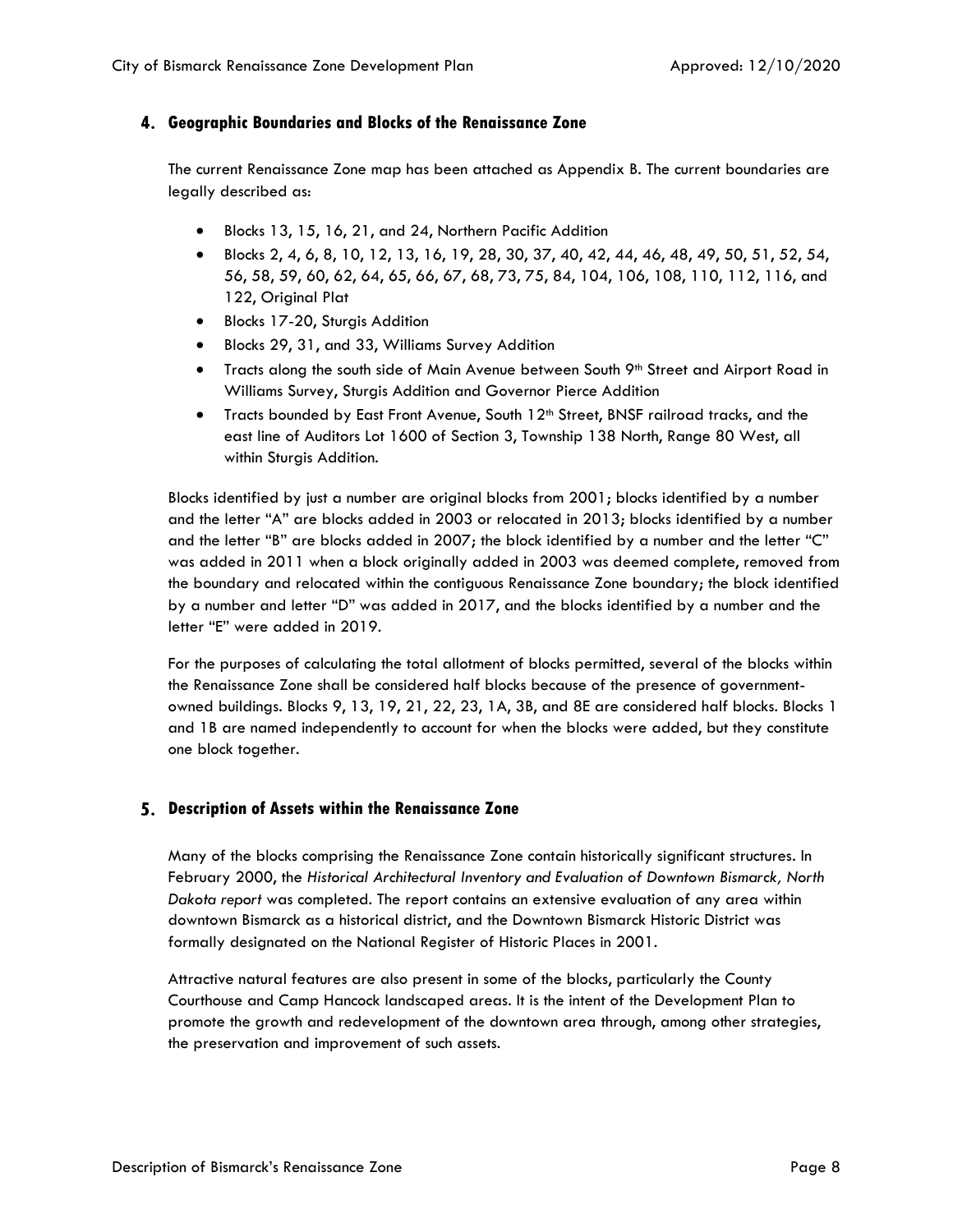# <span id="page-9-0"></span>**C. Goals and Objectives of the Renaissance Zone Program**

#### <span id="page-9-1"></span>**Goals and Objectives**

The goals and objectives of the Renaissance Zone program are intended to guide project selection, as well as all policies, procedures, and marketing related to the Renaissance Zone program.

The goals and objectives were set by the Renaissance Zone Advisory Committee in preparation of the original Development Plan in 2000. These were based on outreach and surveys, as well as input from the committee, and they have been reaffirmed with minor updates over time, as needed.

#### **a. Establish the Renaissance Zone as the center of business life, government and cultural opportunity for the Bismarck region.**

- i. Maintain the Zone as a mixed-use area accommodating a wide range of retail, governmental, service and residential functions.
- ii. Promote continued support for redevelopment activities in the Zone.
- iii. Promote and advocate activities and programs that meet the needs of varied age, interest, and socioeconomic groups at all times of the day and night and throughout the year.
- iv. Create centrally located public open spaces in the Zone for cultural events and gathering spaces.
- v. Create an organized system of open spaces and linkages to provide a framework for the Zone.
- vi. Locate major cultural facilities such as the library, theater and the like in the Zone.
- vii. Create an identity for the Zone through consistent and complementary design practices as outlined in the Downtown Design Guidelines (2015) for the DC-Downtown Core and DF-Downtown Fringe zoning districts.

#### **b. Promote the Renaissance Zone as the preferred location for hotel, class A office buildings, specialty retail, government and institutional uses.**

- i. Examine the possibility of providing incentives, such as financing for new development. Public/private joint ventures and other unique approaches to redevelopment should be encouraged.
- Identify unique businesses, events, and other attractions that may be feasible in the ii. Zone.
- iii. Encourage the location of governmental, financial institutions and other service functions in the Zone.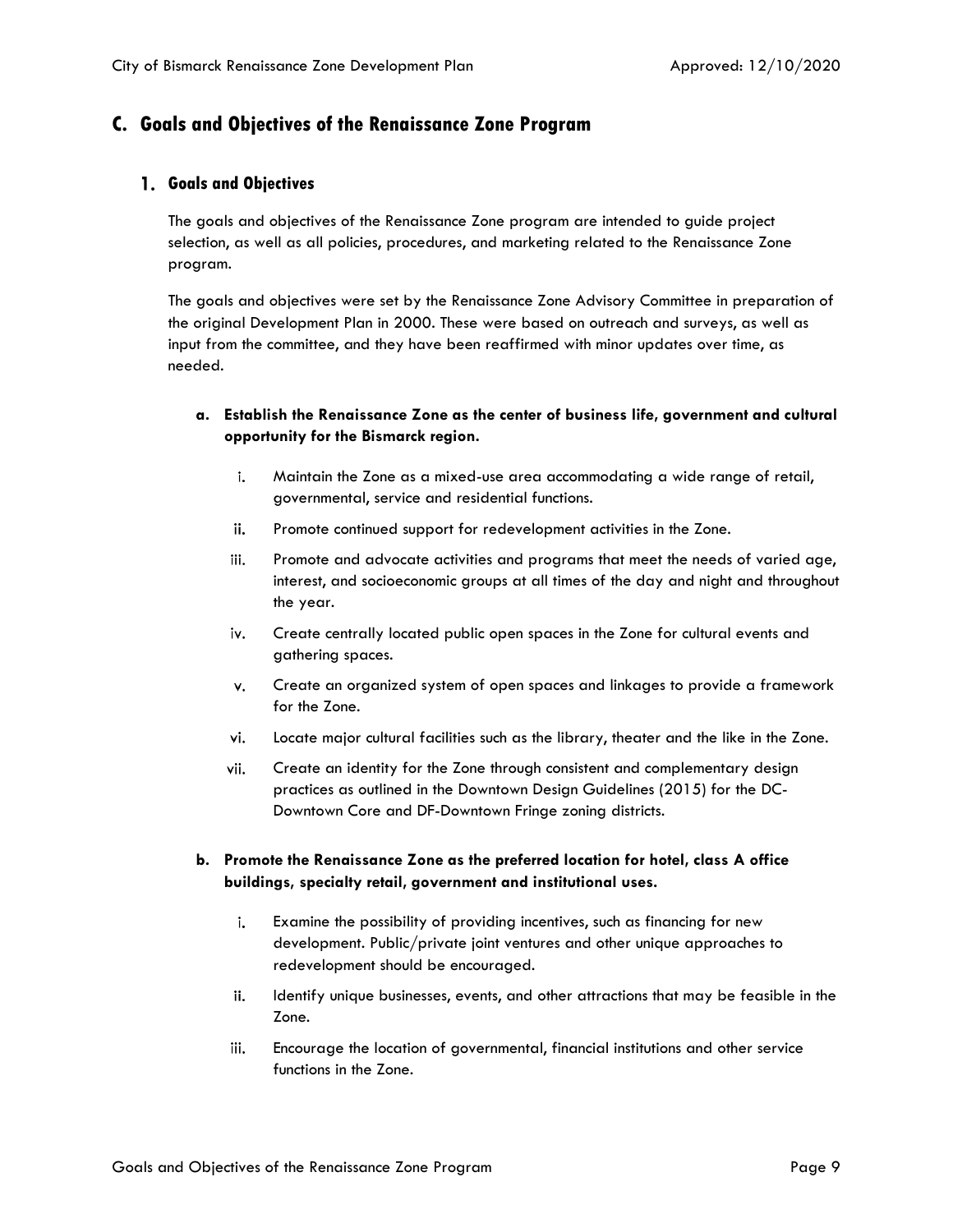#### **c. Maximize accessibility of the Renaissance Zone from throughout the region and provide safe, convenient, and attractive circulation within the zone.**

- $\mathbf{i}$ . Provide adequate and convenient on- and off-street parking for all uses within the Zone.
- ii. Provide adequate and convenient traffic circulation in and around the Zone without disadvantaging its role as a destination point.
- iii. Provide for safe, comfortable surface and second level pedestrian circulation within the Zone.
- iv. Continue to explore opportunities for second level pedestrian walkways throughout the Zone.

#### **d. Arrange compatible land uses in compact and orderly ways to enhance the functions of the Renaissance Zone.**

- i. Reinforce emerging entertainment, medical, office/service and retail districts with compatible land uses.
- ii. Concentrate redevelopment in the Zone.
- iii. New office and retail space should be concentrated around existing buildings.
- iv. Any new construction, including parking structures, should include street level retail and service uses.
- Encourage redevelopment of the upper levels of existing buildings as residential v. apartments and lofts and identify sites for new multi-family residential.
- vi. Plan for the expansion of major institutional facilities in an orderly manner to minimize the impact on existing land uses.

#### **e. Encourage a zone that upholds Bismarck's heritage as well as recognizes and takes advantage of its pattern of development.**

- i. Develop strategies for public and private financing of improvements.
- ii. Identify potential developers and adaptive reuses for historically significant buildings.
- iii. Promote historic and unique buildings to potential tenants and tourists.
- iv. Encourage redevelopment within the provisions of the DC-Downtown Core and DF-Downtown Fringe zoning districts and the Downtown Design Guidelines (2015) that is at the same rhythm, scale, and mass as the existing buildings and circulation network in the Zone.
- **f. Achieve high quality in the design and visual appearance of the Renaissance Zone.**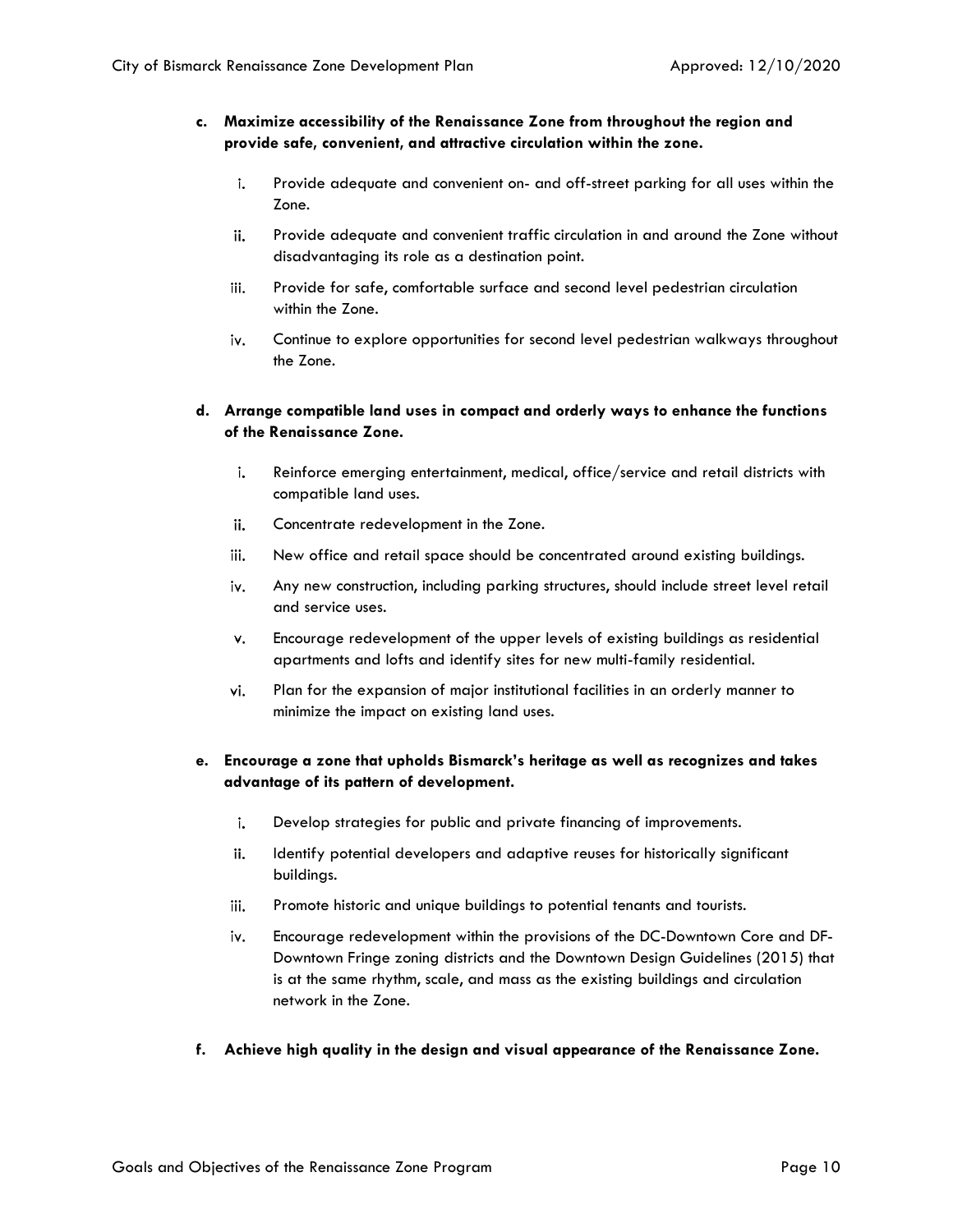- i. Create a Zone framework that establishes urban, architectural, site design and signage guidelines that reinforce the unique, positive aspects of Bismarck's history and architecture.
- ii. Utilize the following plans as the framework from which to base redevelopment decisions:
	- Central Business District Plan (1993)
	- Comprehensive Plan
	- Renaissance Zone Development Plan
	- Streetscape Guidelines for Downtown Bismarck (1995)
	- Historic Architectural Inventory and Evaluation of Downtown Bismarck, North Dakota (2000)
	- DC-Downtown Core and DF-Downtown Fringe Zoning Regulations (2006 and subsequent revisions)
	- Downtown Bismarck Subarea Plan (2013)
	- Downtown Design Guidelines (2015)
	- Infill and Redevelopment Plan (2017)
- Preserve the integrity of the city's architectural and open space landmarks iii. including the Burleigh County Courthouse, historic Northern Pacific train depot, Belle Mehus City Auditorium, World War Memorial Building and the Patterson Hotel.
- iv. Continue the implementation of a cohesive system of streetscape treatments that reinforce a sense of human scale and balance between pedestrian and automobile space.
- v. Continue to encourage public art in the downtown streetscape and public spaces that contributes to Bismarck's unique character and sense of place.
- Continue efforts to promote compliance with the landscaping and screening vi. ordinance and the overall greening of downtown through cooperative efforts with the City Forester and private property owners to increase vegetation within the Zone.

#### **g. Promote the Renaissance Zone as a location for increased housing opportunities.**

- i. Promote the Renaissance Zone as a location for new housing opportunities within the community.
- ii. Continue public outreach and educational efforts to publicize the use of the Renaissance Zone Program for housing projects, including presentations to organizations such as the Bismarck-Mandan Apartment Association, Bismarck-Mandan Board of Realtors, engineering and architectural firms, the IDEA Center, Small Business Association, title companies and financial lenders.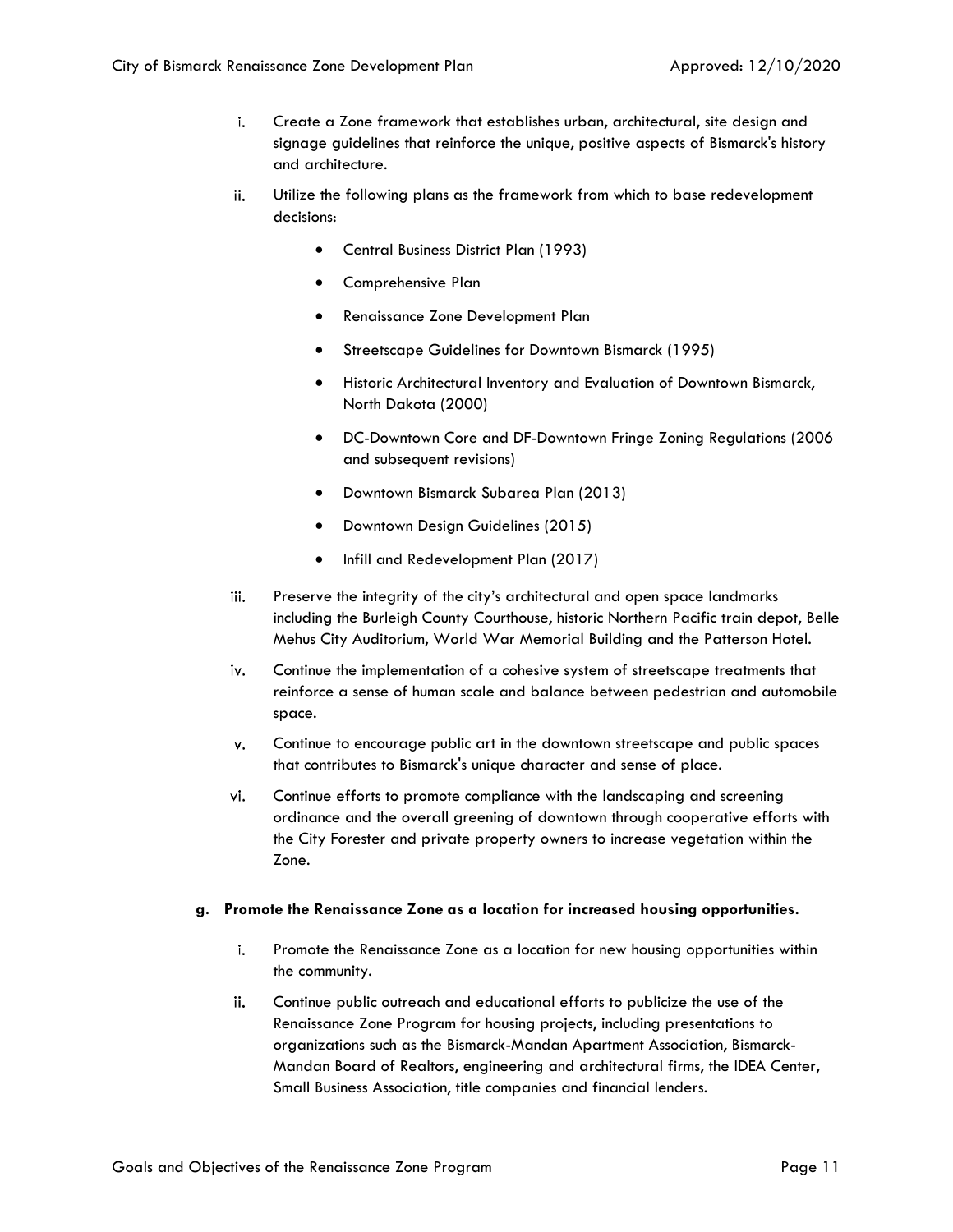- iii. Continue to support the creation of market-rate rental housing and owner-occupied housing choices to create balance in the downtown housing market.
- Maintain a safe and attractive environment for downtown residents. iv.
- Maintain the existing infrastructure and support improvements as needed to v. support an increased downtown population.
- vi. Support the implementation of a Quiet Rail Zone.
- vii. Support the continuation of existing retail and the establishment of new retail and service businesses that would bolster a downtown neighborhood, including a marketplace that offers basic food commodities including dairy products, fresh produce and general grocery items.

#### <span id="page-12-0"></span>**Concurrence with Comprehensive Plan**

The Renaissance Zone program is intended provide a benefit to the entire community, and not just the businesses, residents, and property owners working and living within the Renaissance Zone boundary. In this respect, the goals and objectives of this Plan may be seen as supporting the broader plans of the City of Bismarck, as well as Burleigh County.

The Bismarck Board of City Commissioners have adopted a number of plans for growth and development, especially the Growth Management Plan (2014) and the Infill and Redevelopment Plan (2017). Together, these plans and others are considered the "Comprehensive Plan." This Renaissance Zone Development Plan may be considered an integral component of this Comprehensive Plan. The goals for the Renaissance Zone are also consistent with the Central Business District Plan (1993) and the Downtown Bismarck Subarea Plan (2013) and other downtown-specific initiatives.

#### <span id="page-12-1"></span>**Targeted Properties**

Properties and structures have been identified to be targeted as potential Renaissance Zone projects. A Needs Assessment was completed in 2016 to identify potential new Renaissance Zone projects. This document is attached as Appendix D.

#### <span id="page-12-2"></span>**Evaluation of Milestones and Benchmarks**

The Renaissance Zone program is evaluated periodically to ensure adherence to program goals and objectives. Data is collected to provide a quantitative basis for the evaluation, recognizing that less tangible qualitative goals, such as community pride and high-quality design, should also be considered in an overall evaluation.

The Renaissance Zone Authority conducted a Return on Investment Evaluation in 2020, which is attached as Appendix E. This section of the Development Plan summarizes and updates these findings, as well as other relevant metrics.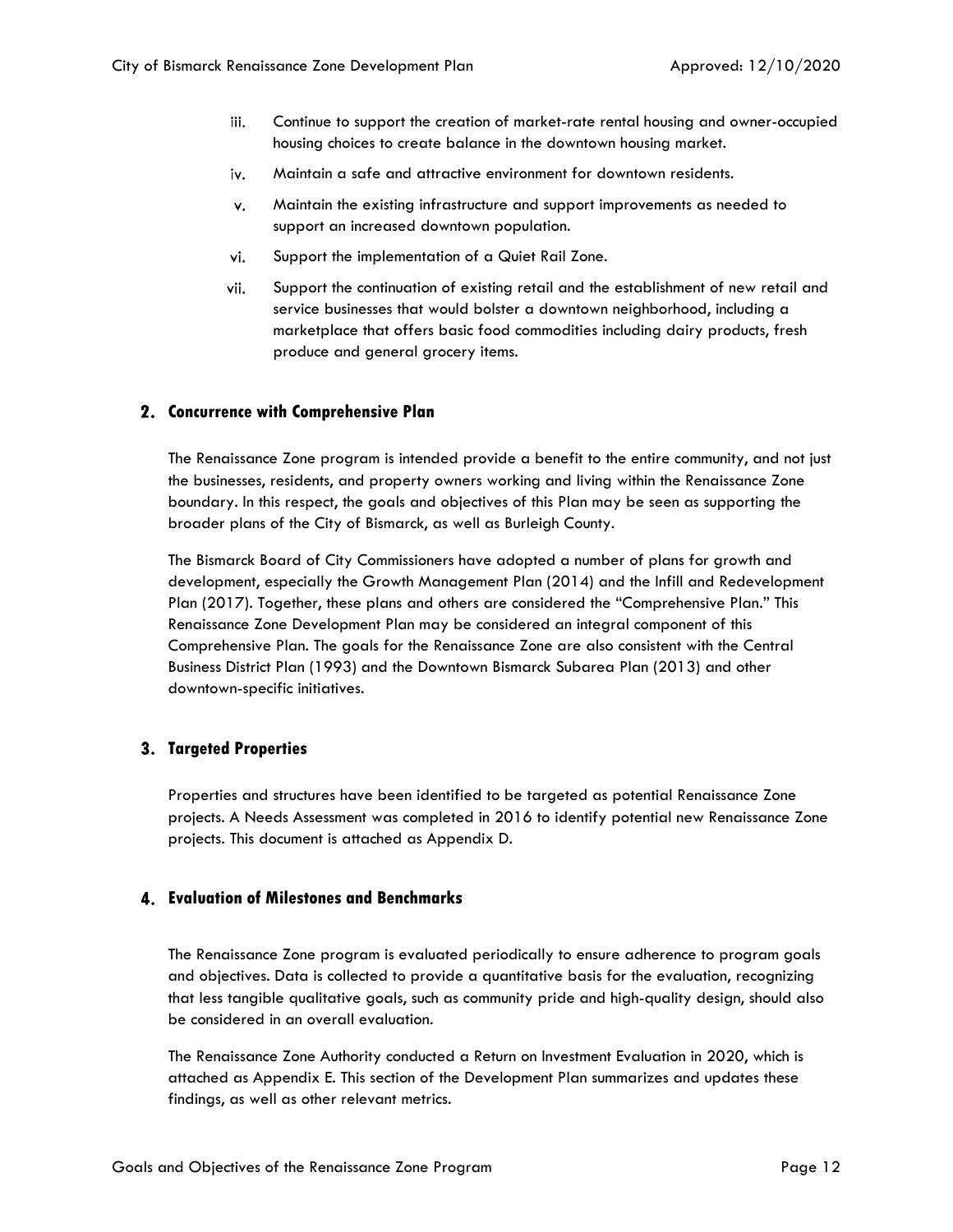- The Renaissance Zone program has encouraged private investment in the zone. Between 2004 and 2020, a total of 131 projects have been completed in the City of Bismarck adding \$65,252,599 in documented private investment to the downtown area.
- The Renaissance Zone program has spurred job creation. 602.25 full-time equivalent new jobs have been created by the participating businesses.
- The Renaissance Zone program has positively contributed to the property tax base for the City, County, Schools and Parks. After several years of stagnant or declining value, the assessed value of property in the Renaissance Zone increased by approximately 6.7% per year between 2005 and 2020. On average, the cost of the property tax incentive for rehabilitation Renaissance Zone projects in Bismarck is recouped within two years and three months after the property re-enters the tax rolls.
- The Renaissance Zone program has helped nurture entrepreneurship. Many projects have been small-scale rehabilitations or leases for new businesses – the median value of the rehabilitation projects has been \$261,000 in investment. A thriving business start-up culture has emerged with regular meetings held in downtown venues.
- The Renaissance Zone program has facilitated high-quality design. Although Downtown Design Review requirements are applied by ordinance regardless of participation in the Renaissance Zone program, property owners have expressed anecdotally that the incentives available have enabled them to use higher-quality design than would otherwise be feasible.
- The Renaissance Zone program has provided housing opportunities downtown. Seven residential condominiums were added to the downtown housing stock within the mixed-use building identified as Broadway Centre located at 100 West Broadway Avenue. An additional 30 age-restricted units were added in 2017 at 100 West Main Avenue. In 2017, a total of 492 housing units were counted in the downtown and fringe area. Although progress on this goal had been limited, four residential new construction projects were approved in the last two years. An additional 198 residential units are in the process of development through these approved Renaissance Zone projects.
- The Renaissance Zone program has reduced blight and deteriorated conditions. Several prominent new construction and rehabilitation Renaissance Zone projects have involved the removal of serious blighted conditions that were imposing a negative effect on surrounding properties and the Renaissance Zone as a whole.
- The Renaissance Zone has supported efficient use of public infrastructure. All of the aforementioned private investment utilizes roads, water, sewer, and stormwater infrastructure that is already in place, allowing the City to optimize revenue relative to public cost.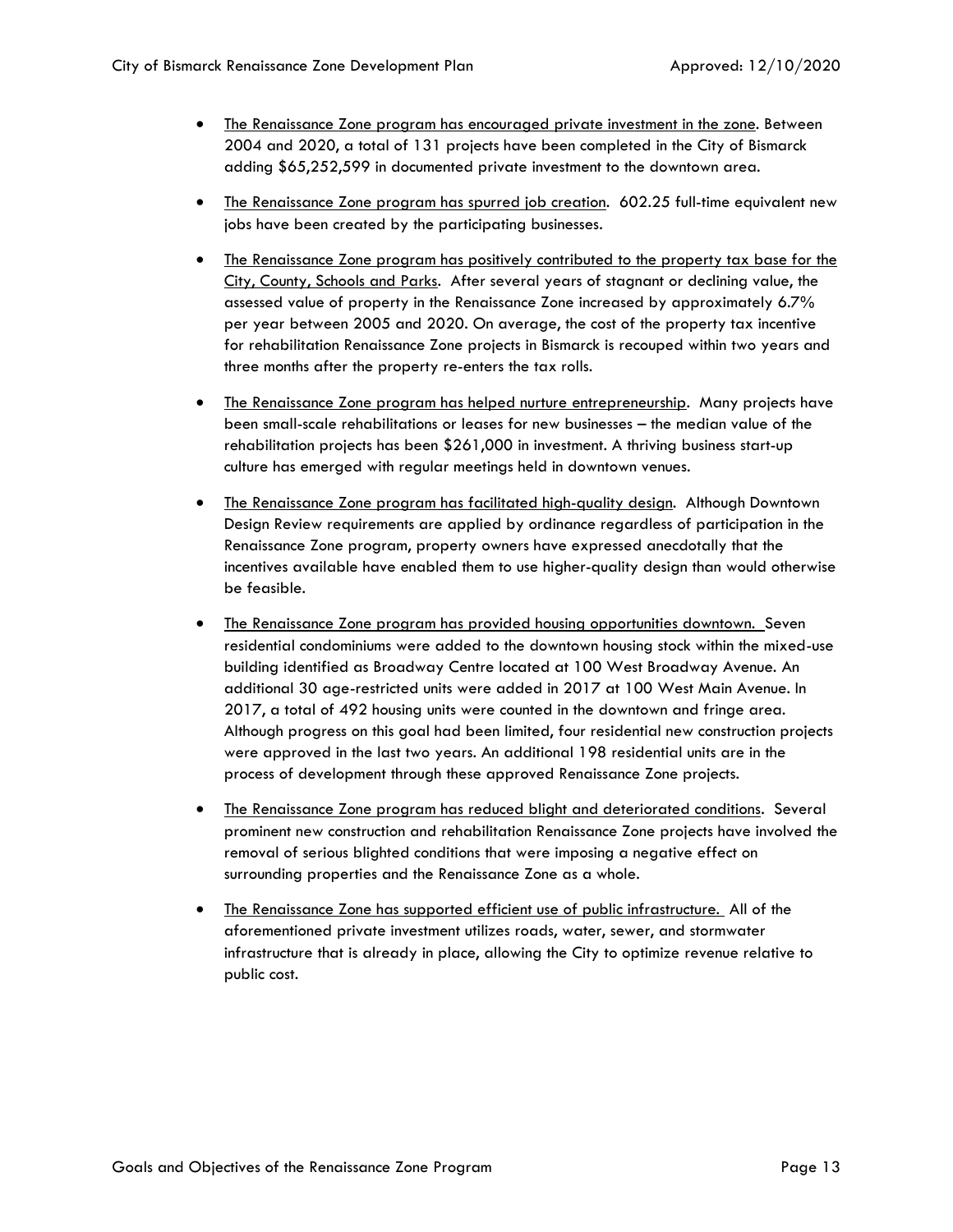### <span id="page-14-0"></span>**D. Administration and Management of the Renaissance Zone Program**

The Renaissance Zone program will be administered according to standards and guidelines established in this Development Plan, along with state law and guidance from the State Division of Community Development and the Office of State Tax Commissioner.

#### <span id="page-14-1"></span>**Project Review and Selection Process**

Each proposed Renaissance Zone project will be reviewed by the Renaissance Zone Authority according to the criteria established in this Plan. The review process will be used as a way to screen those projects qualifying for designation as a Renaissance Zone project.

#### **a. Project Consultation and Application**

Interested property owners or tenants are encouraged to contact staff for consultation before submitting an application. Applications, including supporting documents and an application fee to be set by the Bismarck Board of City Commissioners, are submitted to the Community Development Department.

If it is determined by staff that the application is complete and the proposed project generally meets the requirements for a Renaissance Zone project of the proposed type, a public hearing will be scheduled before the Renaissance Zone Authority at their next regularly scheduled meeting. A staff report detailing the project will be prepared for the Authority along with a staff recommendation for action. The staff report identifies the goals and objectives met by the project to determine the public benefit. A notice of the hearing will typically be placed in the official city newspaper once each week for two consecutive weeks prior to the hearing. A notice of hearing will typically also be sent to all property owners within 350 feet of the proposed project at least 10 days prior to the public hearing. Failure to adhere to these notice requirements does not invalidate any action conducted at the hearing.

#### **b. Public Hearing with the Renaissance Zone Authority**

Public hearings for projects will be conducted according to standard procedures and protocol, adopted by the Renaissance Zone Authority. Staff provides background information regarding the request as well as a staff recommendation, and the Chair of the Renaissance Zone Authority opens the public hearing. The applicant or his/her representative may make an oral presentation to the Authority. Other interested parties may also make oral presentations either supporting or opposing the application. In order to expedite the hearing process, it is suggested that any written materials and/or comments be submitted to the Community Development Department – Planning Division prior to the hearing. Following the hearing, the Renaissance Zone Authority will either continue deliberations to a future meeting or make a recommendation on the proposed project to the Bismarck Board of City Commissioners.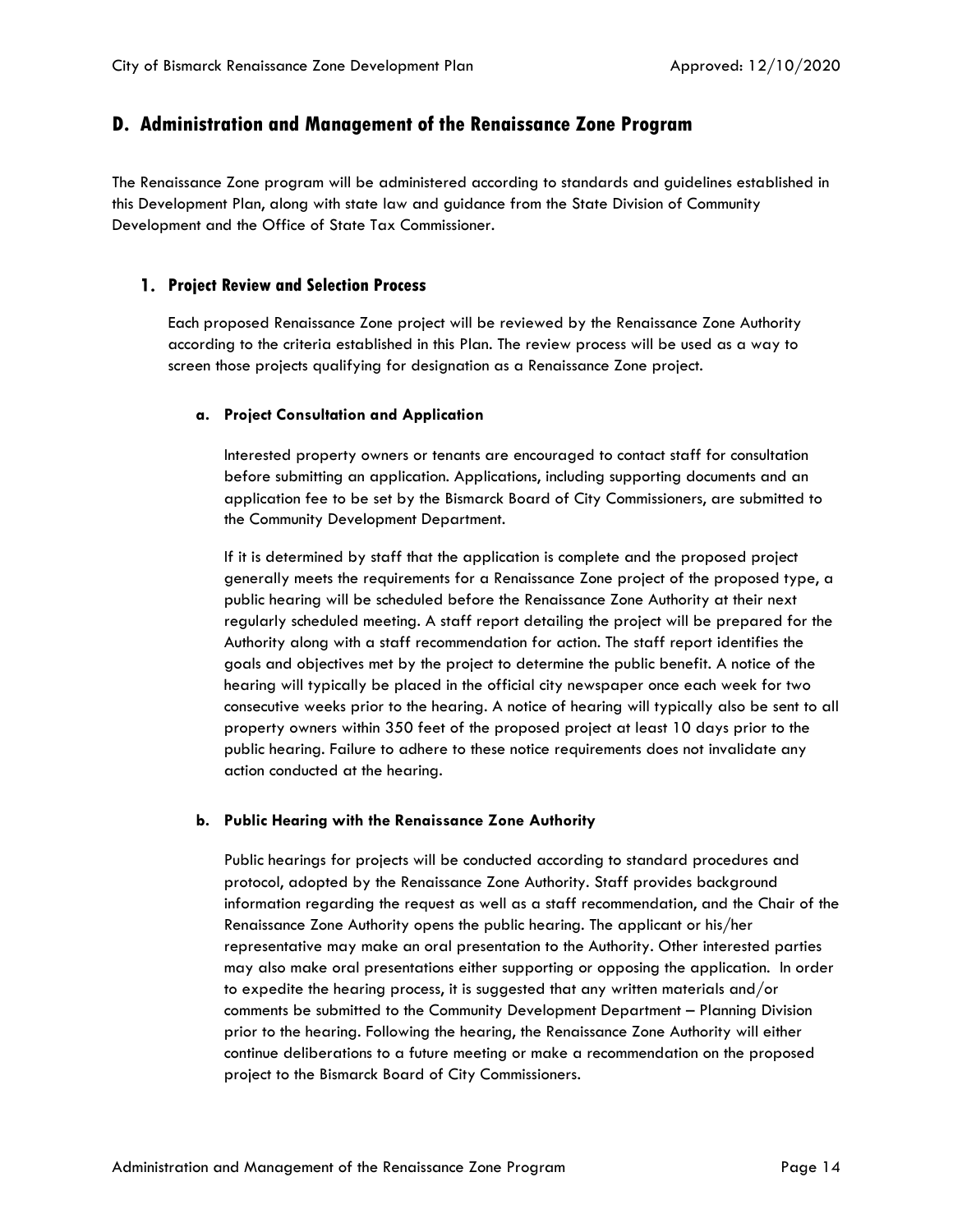The Renaissance Zone Authority may, at their discretion, add conditions to any recommended approval. Unless stated otherwise, any conditions of an approval must be met prior to completion of a project. The Authority may also adjust the percentage of a property tax exemption for any Renaissance Zone project if and only if the project meets all minimum state requirements for project approval.

#### **c. Final Action by the Board of City Commissioners**

A recommendation from the Renaissance Zone Authority will be placed on the next available agenda of the Bismarck Board of City Commissioners. City staff will present the Renaissance Zone Authority recommendation to the Board of City Commissioners, who will have final City approval authority for all Renaissance Zone projects. Upon approval of a Renaissance Zone project by the City, the project must also be approved or tentatively approved by the North Dakota Department of Commerce - Division of Community Services.

#### **d. Project Implementation and Completion**

Community Development Department – Planning Division staff will continue to work with the applicant to ensure the project is completed as proposed and that all required documentation is submitted. Any material change to an approved Renaissance Zone project, including changes to building materials, building elevations or site design, must be approved by the Renaissance Zone Authority prior to implementation. City staff may grant minor alterations to a project scope upon request, as long as all program guidelines will still clearly be met and the alteration would not substantively change the outward appearance of the project.

Unless stated otherwise as a condition of project approval, all Renaissance Zone projects must be completed within 18 months of the date the project is tentatively approved by the North Dakota Department of Commerce - Division of Community Services. The recipient of the Renaissance Zone project may request an extension of this deadline, and the Renaissance Zone Authority is authorized to grant any extension to a date certain for good reason. It is the recipients' responsibility to request an extension.

After issuance of the final letter of completion, staff will administer an exit survey to the project applicant, with the purpose of evaluating the Renaissance Zone process and the degree to which the final investment decisions were influenced by the Renaissance Zone program. The results will be recorded and made available to the Renaissance Zone Authority or the general public.

#### <span id="page-15-0"></span>**Minimum Criteria for Project Selection**

In order to qualify for consideration as a Renaissance Zone project, a project proposal must meet the following criteria. It should be noted that the project selection criteria for the City of Bismarck are above and beyond what is required by the State. Projects will not be accepted merely on the grounds that state Renaissance Zone eligibility standards are met. The intent of the criteria is to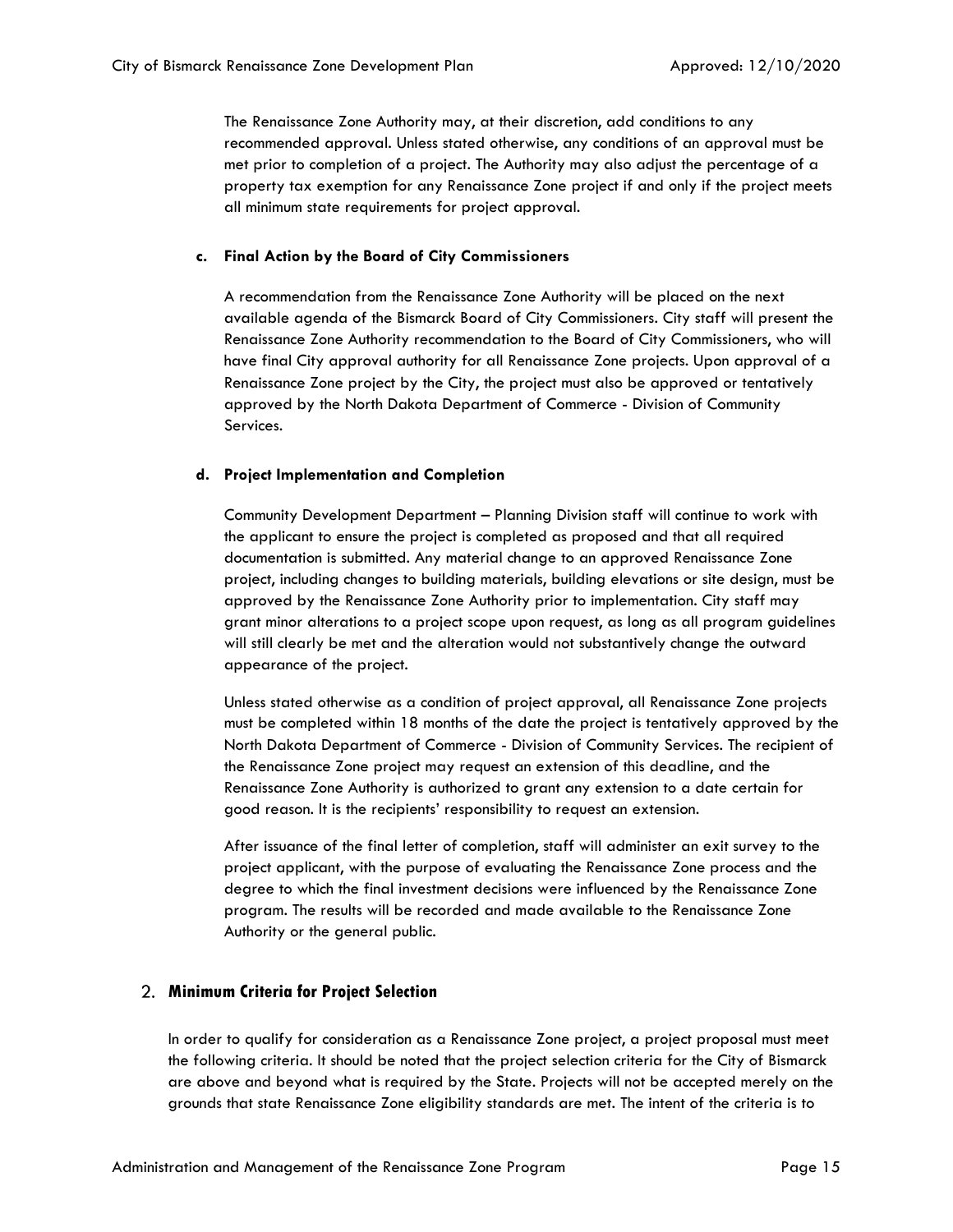encourage and reward significant levels of investment in properties and incentivize projects that create positive benefits for the entire Renaissance Zone area.

#### **a. Minimum Criteria for All Projects**

- i. The project and resulting use are consistent with the goals and objectives of this Development Plan.
- ii. The project is within the current boundary of the Bismarck Renaissance Zone.
- iii. The property or lease space has not received Renaissance Zone funding in the past. However, a lease of space within a building rehabilitated or constructed through a previous Renaissance Zone project and the rehabilitation of a property within which a previous lease Renaissance Zone project has been completed may be eligible.
- iv. All construction and renovation activities associated with a Renaissance Zone project must comply with all building code and zoning code requirements, including Downtown Design Review if the property is within the DC - Downtown Core or DF – Downtown Fringe zoning districts.
- The Renaissance Zone Authority may also apply Downtown Design Review, based v. on the Downtown Design Guidelines, in their review of Renaissance Zone projects that are outside of the DC - Downtown Core or DF – Downtown Fringe zoning districts.
- vi. The applicant for a Renaissance Zone project has satisfied all state and local tax obligations and tax liens of record for taxes owed to North Dakota or a political subdivision thereof, as required by NDCC  $\S$  54-35-26, at the time of application.
- vii. All required state forms, such as the Certificate of Good Standing and the Business Incentive Agreement, are completed and submitted before final approval.

#### **b. Rehabilitation Projects**

Rehabilitation projects are any rehabilitation of an existing building, whether commercial or residential. Projects that involve the demolition and reconstruction of a portion of a building may also be considered rehabilitation projects, as long as the overall footprint of the building is not increased. All rehabilitation projects must meet the following standards:

- i. Tentative approval by the State Department of Commerce – Community Development Division is secured before start of construction. No work completed prior to tentative approval of the project may be counted toward the required levels of investment.
- ii. Exterior rehabilitation is sufficient to eliminate any and all deteriorated conditions visible on the exterior of the building.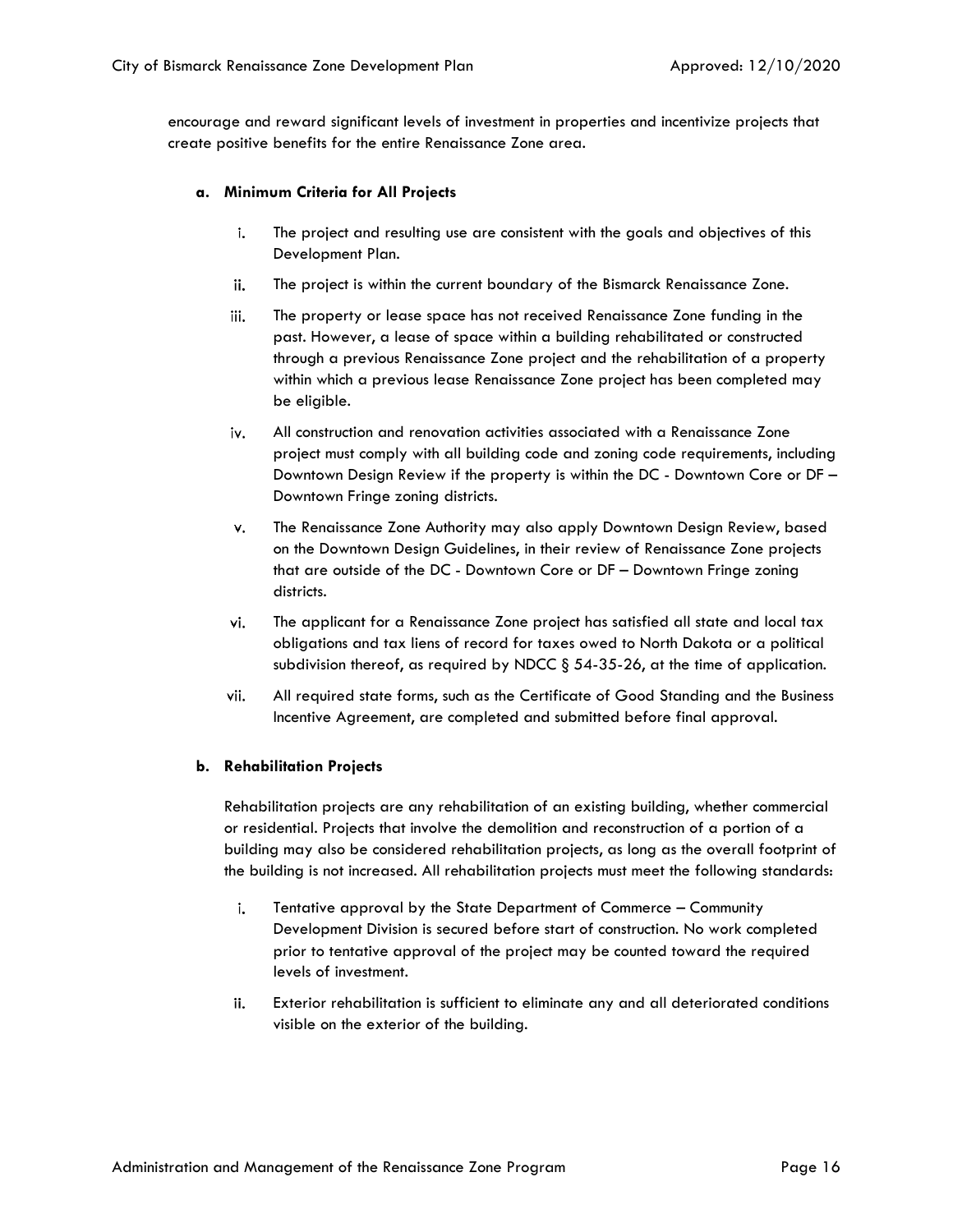iii. Projects include a level of investment totaling not less than **fifty percent (50%)** of the current true and full valuation of the building for commercial properties and a level of re-investment not less than **twenty percent (20%)** of the same value for single-family homes.

| <b>Capital Investment</b><br>(percent of assessed value) | <b>Property Tax Exemption</b> |
|----------------------------------------------------------|-------------------------------|
| Less than 20%                                            | $0\%$                         |
| $20\%$ to less than $25\%$                               | 20%                           |
| $25\%$ to less than $30\%$                               | 40%                           |
| $30\%$ to less than $35\%$                               | 60%                           |
| 35% to less than 40%                                     | 80%                           |
| 40% or greater                                           | 100%                          |

#### **Single Family Residential Rehabilitation**

- iv. Additionally, commercial projects include a minimum investment of **\$40 per square foot** for commercial projects or **\$30 per square foot** for multi-family residential projects in capital improvements based on the square footage of the entire building, including partial floors such as mezzanines but excluding basements unoccupied or used only for storage and any unoccupied penthouse space. The minimum investment for mixed-use projects is determined by a weighted average of the proportion of residential and commercial area to the total building area. For example, a project that is 80% commercial and 20% residential would require \$38 per square foot in investment. The same investment may be counted toward both the percentage and the square footage standards, and whichever standard is higher shall apply. The Renaissance Zone Authority may waive this provision for good reason.
- Additionally, single-family residential projects include a minimum investment of **\$25**  v. **per square foot** in capital improvements based on the square footage of the entire building, excluding unfinished basements. The same investment may be counted toward both the percentage and the square footage standards, and whichever standard is higher shall apply. The Renaissance Zone Authority may waive this provision for good reason.
- vi. Capital improvements are defined as all capital expenses of the project, including the cost incurred for the repair, replacement or renovation of a building's exterior, roof, structure, electrical and/or plumbing systems, heating/ventilation/air conditioning systems, windows, exterior doors, elevator improvements and accessibility. The Renaissance Zone Authority may also consider other improvements that are a permanent and integral to the building, as well as site improvements needed to correct drainage problems that have resulted in damage to the building. Improvements to infrastructure or utility services outside of a building and improvements that are unique to a specific use and/or unlikely to be of use to future occupants of a building shall not be considered capital improvements.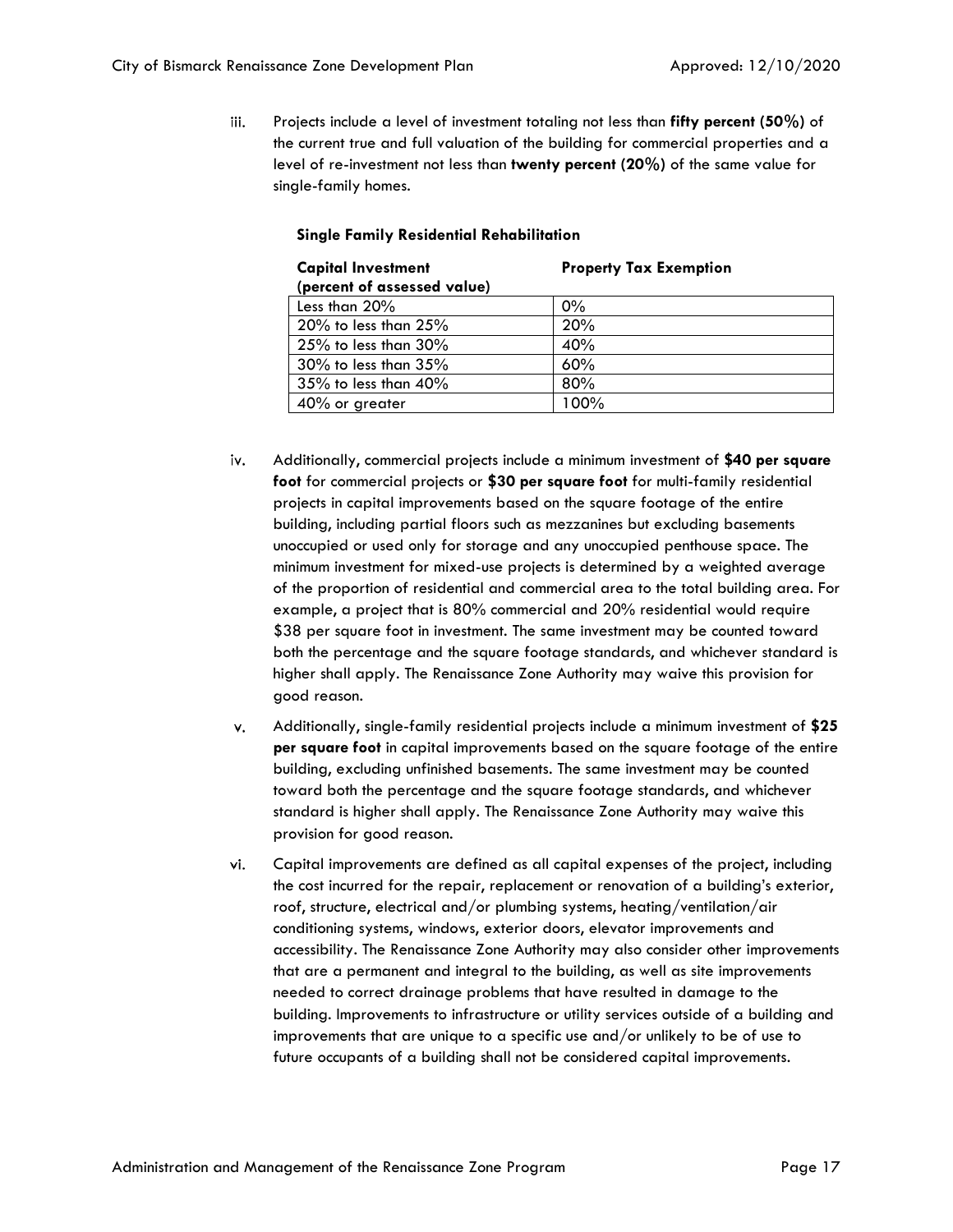- vii. Projects involving the rehabilitation of a single-family home or condominium must be the primary residence of the owner. Homeowners who occupy a portion of a duplex or townhome may be considered single-family for the purposes of this program. Verification of a person's primary residence is accomplished with a selfcertification statement on the application form.
- viii. Projects that include a historic preservation and restoration activity must also be reviewed and approved by the State Historical Society, according to additional statewide criteria, in order to be eligible for additional tax credits.

#### **c. New Construction Projects**

New Construction projects are the construction of any new commercial and/or multifamily residential building or any addition to an existing commercial and/or multifamily residential building. New Construction projects must meet the following standards:

- Tentative approval by the State Department of Commerce Community i. Development Division is secured before start of construction. No work completed prior to tentative approval of the project may be counted toward the required levels of investment.
- ii. New construction projects include a minimum investment of **\$150 per square foot** for commercial projects or **\$100 per square foot** for residential projects in capital investment based on the square footage of all floor area of the entire building. The minimum investment for mixed-use projects is determined by a weighted average of the proportion of residential and commercial area to the total building area. For example, a project that is 80% commercial and 20% residential would require \$140 per square foot in investment. The Renaissance Zone Authority may waive this provision for good reason.
- iii. In order to be eligible for a state income tax exemption for the property owner of any newly-constructed single-family residential property, including condominiums, the owner must be the primary occupant of the residential unit. Verification of a person's primary residence would be accomplished with a self-certification statement on the application form.
- New construction of accessory buildings is generally not eligible, with the exception iv. of new accessory dwelling units to single-family homes.

#### **d. Purchase with Improvement Projects**

Purchase with Improvement projects are the transfer of property to a new owner with significant capital improvement of that property. Purchase with Improvement projects must meet the following standards:

i. Tentative approval by the State Department of Commerce – Community Development Division is secured before the property is transferred to the new owner.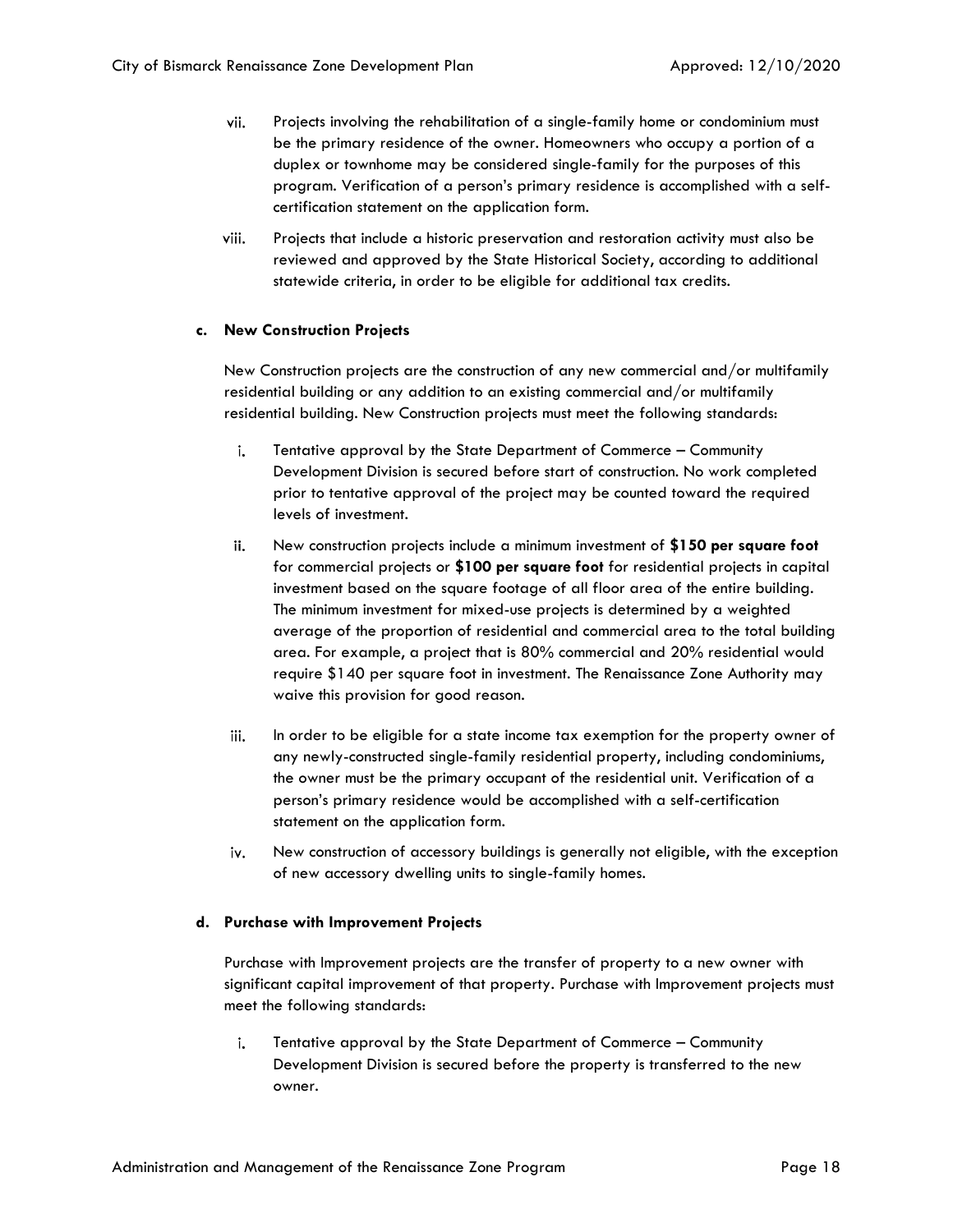ii. Projects are eligible for a benefit based on the level of investment as a percentage of the true and full valuation of the building according to the following table. The Renaissance Zone Authority has the discretion to deviate from these guidelines on a case-by-case basis if specific building condition and/or other project specific factors warrant.

| <b>Capital Investment</b>   | <b>Property Tax Exemption</b> |
|-----------------------------|-------------------------------|
| (percent of assessed value) |                               |
| Less than $10\%$            | $0\%$                         |
| $10\%$ to less than $20\%$  | 40%                           |
| $20\%$ to less than $35\%$  | 60%                           |
| $35\%$ to less than $50\%$  | 80%                           |
| 50% or greater              | 100%                          |
|                             |                               |

By state guidelines, the capital investment must exceed 50% of assessed value to qualify for an income tax exemption.

iii. Capital improvements are defined as all capital expenses of the project, including the cost incurred for the repair, replacement or renovation of a building's exterior, roof, structure, electrical and/or plumbing systems, heating/ventilation/air conditioning systems, windows, exterior doors, elevator improvements and accessibility. The Renaissance Zone Authority may also consider other improvements that are a permanent and integral to the building, as well as site improvements needed to correct drainage problems that have resulted in damage to the building. Improvements to infrastructure or utility services outside of a building and improvements that are unique to a specific use and unlikely to transfer to future occupants of a building shall not be considered capital improvements.

#### **e. Commercial Lease Projects**

Commercial Lease projects are the lease and occupation of a commercial space within a building by a non-owner tenant that meets the following standards:

- i. The tenant is a new or expanding business moving into the Renaissance Zone, an existing business expanding within the Renaissance Zone, or the continuation of a lease by an existing Renaissance Zone tenant in a building rehabilitated as an approved Renaissance Zone project.
- Tentative approval by the State Department of Commerce Community ii. Development Division is secured before the occupation of the lease space and start of business by the tenant.
- iii. If the lease space is within a building previously rehabilitated or constructed as an approved Renaissance Zone project no minimum level of investment is required for lease projects. Otherwise, the following additional standards must be met: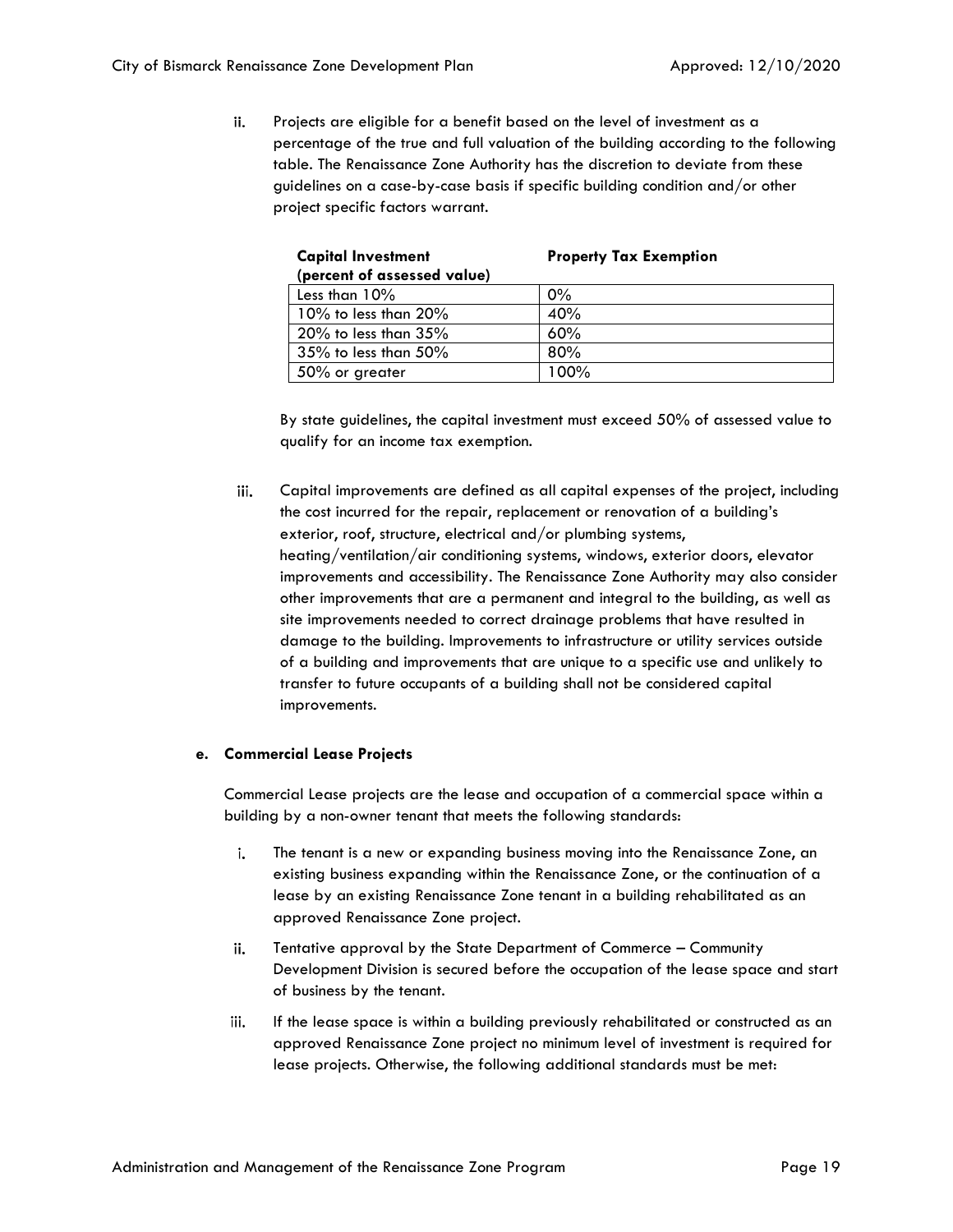- a. The lease project includes a minimum investment of \$40 per square foot in capital improvements or permanent cosmetic improvements based on the square footage of the entire lease space.
- b. The building within which the lease project is proposed does not contain any known structural deficiencies or deteriorated conditions visible on the exterior of the building that may compromise the investment made in the lease space. The Renaissance Zone Authority may require an inspection or owner's affidavit if there is reason to believe such deficiencies may exist.

#### **f. Utility Infrastructure Projects**

Utility infrastructure projects are Rehabilitation, New Construction, or Purchase with Improvements projects that include rehabilitation of public infrastructure, including the burying of utility lines, as a component of the project.

- The utility rehabilitation must be proposed by a regulated public utility that i. includes, but is not limited to, electrical, gas and communications, for the purpose of rehabilitating infrastructure in the Renaissance Zone or burying existing utility lines. It does not apply to utility infrastructure that a property owner pays special assessments to the City for a specified period of time such as water, sewer or pavement improvements.
- ii. A minimum of 80% of the project investment must be used toward capital improvements to the building and a maximum of 20% of the project investment can be used toward undergrounding utilities. The overall project investment must meet the established minimum investment criteria for the type of project specified.
- iii. The Community Development Department will monitor all public infrastructure projects through on-site building inspections conducted in conjunction with the rehabilitation projects. Additionally, all Renaissance Zone project costs and expenses must be verified prior to the submittal of final project documentation to the North Dakota Department of Commerce - Division of Community Services.
- Applicants for public infrastructure projects are eligible to receive up to a 100% iv. property tax exemption on the building and improvements for five years beginning with the date of completion, and an exemption from state tax on income derived from the business/investment location for five years beginning with the date of completion
- City of Bismarck agrees to work with the State Board of Equalization to determine v. the property tax exemption for utility projects.

#### <span id="page-20-0"></span>**Administrative Roles and Responsibilities**

Certain roles and responsibilities for administration of the Renaissance Zone program are assigned to various parties. Administration and management of the Bismarck Renaissance Zone program will be conducted by an appointed Renaissance Zone Authority and staff primarily from the City of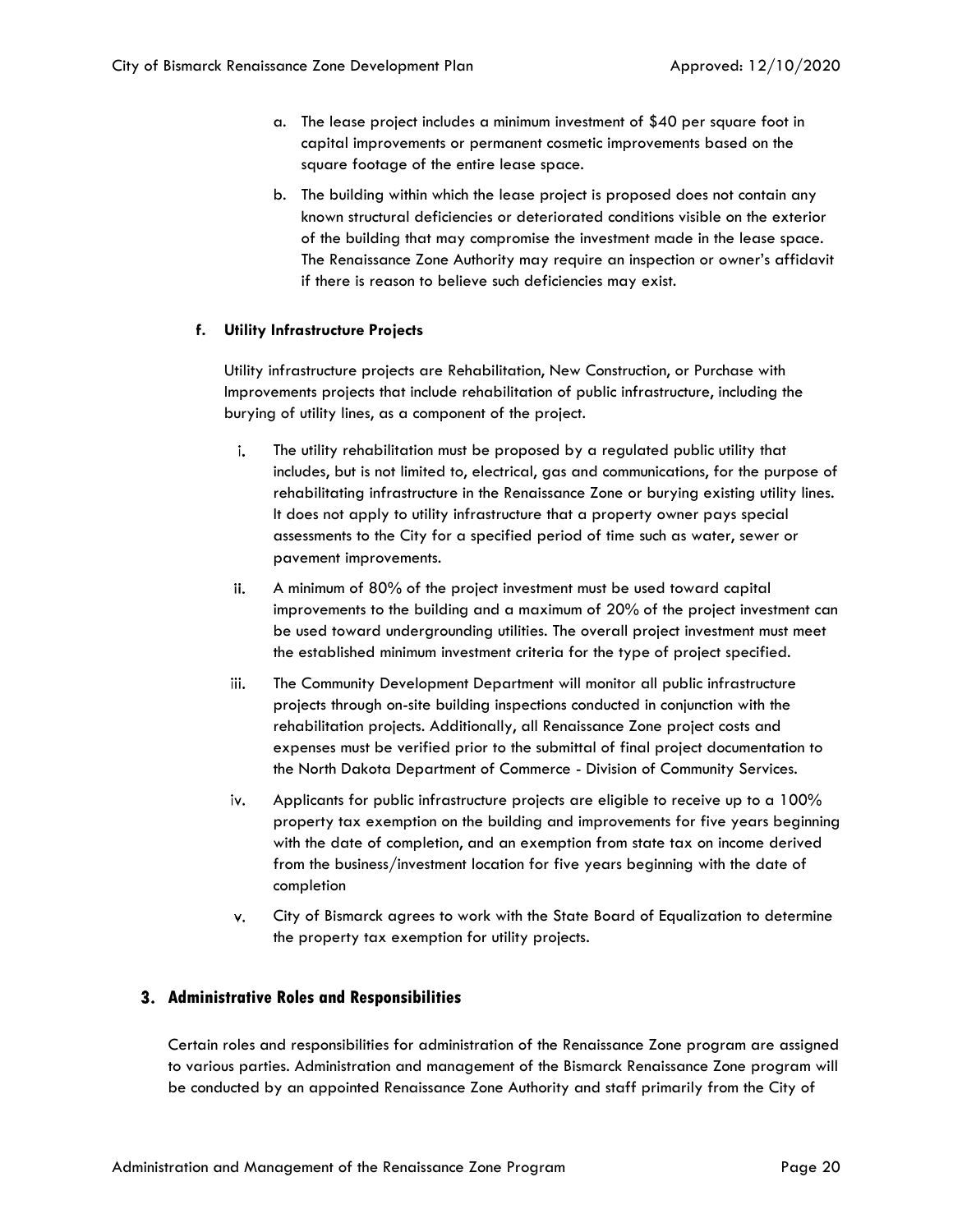Bismarck Community Development Department – Planning Division, under the authority of the Bismarck Board of City Commissioners.

#### **a. Renaissance Zone Authority**

The Renaissance Zone Authority is an advisory body to the Board of City Commissioners, given the role of establishing and revising program guidelines and reviewing all applications and/or proposals for Renaissance Zone approval. The Authority is comprised of seven voting members and two non-voting technical advisors, described as follows:

- One voting member of the Board of City Commissioners
- Six voting members appointed by the Mayor and approved by the Board of City Commissioners
- Two non-voting technical advisors appointed by the voting members of the Renaissance Zone Authority

The appointments of members are staggered with a term of three years. The appointment runs concurrent with the Commissioner's term in office. The Renaissance Zone Authority is governed according to adopted bylaws which are attached as Appendix F.

The Renaissance Zone Authority will hold regular monthly meetings to hear and discuss applications and proposed projects. In addition to project selection, the Renaissance Zone Authority is tasked with reviewing and revising, as necessary, program requirements and guidelines, participating in the promotion and marketing of the program, and directing City staff to prepare revisions to this Development Plan.

#### **b. City of Bismarck Staff**

Staff from the Community Development Department – Planning Division will provide the primary administrative support to the Renaissance Zone Authority.

Planning staff is responsible for dissemination of information about the program, the intake and initial screening of applications for Renaissance Zone projects, preparation of amendments to this Development Plan and any City ordinances relevant to the program, maintenance and presentation of data on the program, evaluation of program effectiveness through an exit survey and other methods, preparation of annual reports to the State Department of Commerce, and presentation of Renaissance Zone Authority recommendations to the Board of City Commissioners. Planning staff will also function as the primary liaison between staff at the state level and the Renaissance Zone Authority.

Staff from other City departments have a supportive role in program administration. The Finance Department - Assessing Division implements all approved local property tax exemptions, and the City Attorney's Office advises the Renaissance Zone Authority on legal matters.

Staff will also periodically verify that completed residential projects remain owneroccupied for the duration of the five-year tax exemption period, with use of available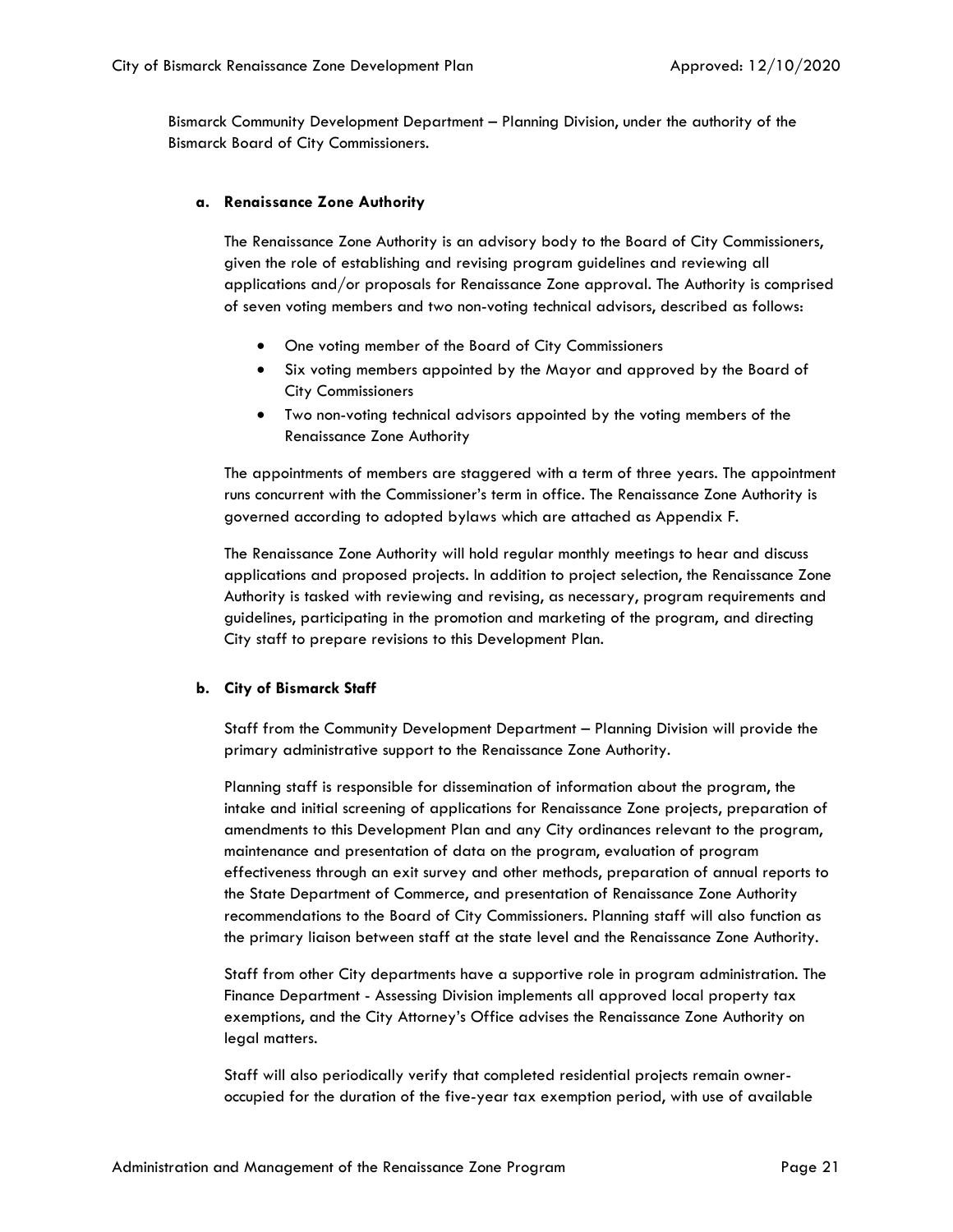public data. Properties that are verified as no longer owner-occupied will be removed from the Renaissance Zone program. Staff will also work with the Burleigh County Auditor in such situations where a completed project becomes delinquent on taxes after approval.

Staff will verify pre-existing tax clearance at the time of application, in compliance with NDCC § 54-35-26, through several means. Income tax clearance will be verified through a Certificate of Good Standing form obtained from the State Tax Commissioners Office. Property tax clearance will be verified through self-disclosure by the applicant. Additionally, staff will verify that all properties owned by the applicant in Burleigh County are not tax delinquent, and staff will take appropriate action should staff be made aware of tax delinquencies from other political subdivisions.

#### **c. City of Bismarck Board of City Commissioners**

The Board of City Commissioners retains ultimate authority over local administration of the Bismarck Renaissance Zone program. All projects recommended for approval by the Renaissance Zone Authority are presented to the Board of City Commissioners for final action. The Board of City Commissioners also reviews and takes final action on any revisions to this Development Plan.

#### <span id="page-22-0"></span>**Promotion and Marketing of the Renaissance Zone Program**

Promotion and marketing of the Renaissance Zone program is an important part of implementing the Development Plan and sustaining the program. Promotion efforts will be coordinated between the Community Development Department – Planning Division, members of the Renaissance Zone Authority, The Downtown Business Association, property owners, developers, commercial realtors and other business organizations.

The Renaissance Zone program is promoted though the following methods:

- An active page on the City of Bismarck website that includes updated and relevant information regarding the program.
- The availability of an information guide that provides a more concise description of the requirements and review process outlined in the Development Plan.
- Presentations to civic and professional groups with an interest in the Renaissance Zone program.
- Preparation of data and analysis of the costs and benefits of the Renaissance Zone program upon request.
- Periodic mailings to properties within the Renaissance Zone area or areas considered for possible expansion of the Renaissance Zone.

It is important to note that the City of Bismarck is a partner in promoting the Renaissance Zone Program, but not to the extent that the City's efforts will supplant the responsibility of property owners and developers to create and promote projects.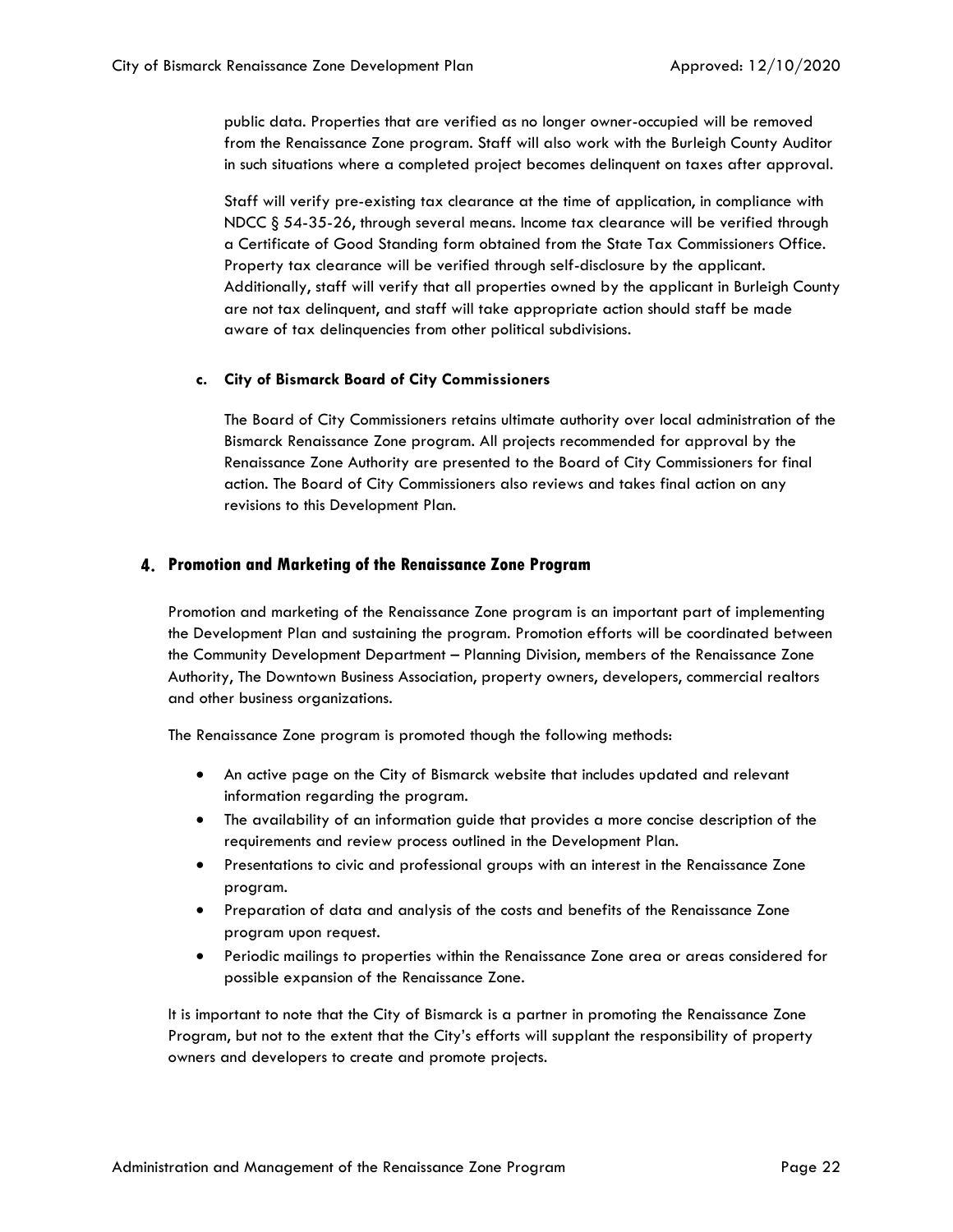#### <span id="page-23-0"></span>**Potential Future Renaissance Zone Program Revisions**

The state enabling legislation for Renaissance Zone programs includes certain features that the City of Bismarck has opted not to exercise at this time. The Renaissance Zone Authority may take advantage of these options through future revisions to this Development Plan.

The City of Bismarck does not currently utilize all blocks available by state law. According to the 2017 U.S Census Estimate, the population of the City of Bismarck is 72,865. A city of this population is allotted 47 blocks (34 blocks plus 1 block per additional 5,000 population). The City of Bismarck Renaissance Zone boundary currently utilizes 42.5 blocks, with a remaining 4.5 blocks available.

If sufficient interest from property owners and businesses becomes evident, the Renaissance Zone Authority may consider a future expansion of the boundary. State law allows up to three blocks of a Renaissance Zone to be non-contiguous with the rest of the Renaissance Zone. At this time, the Renaissance Zone Authority has chosen not to utilize this option, although may choose to in the future.

The City of Bismarck has, at the present time, elected not to create a Renaissance Fund Organization. The City of Bismarck does, however, reserve the right to create, develop or contract with a Renaissance Fund Organization in the future.